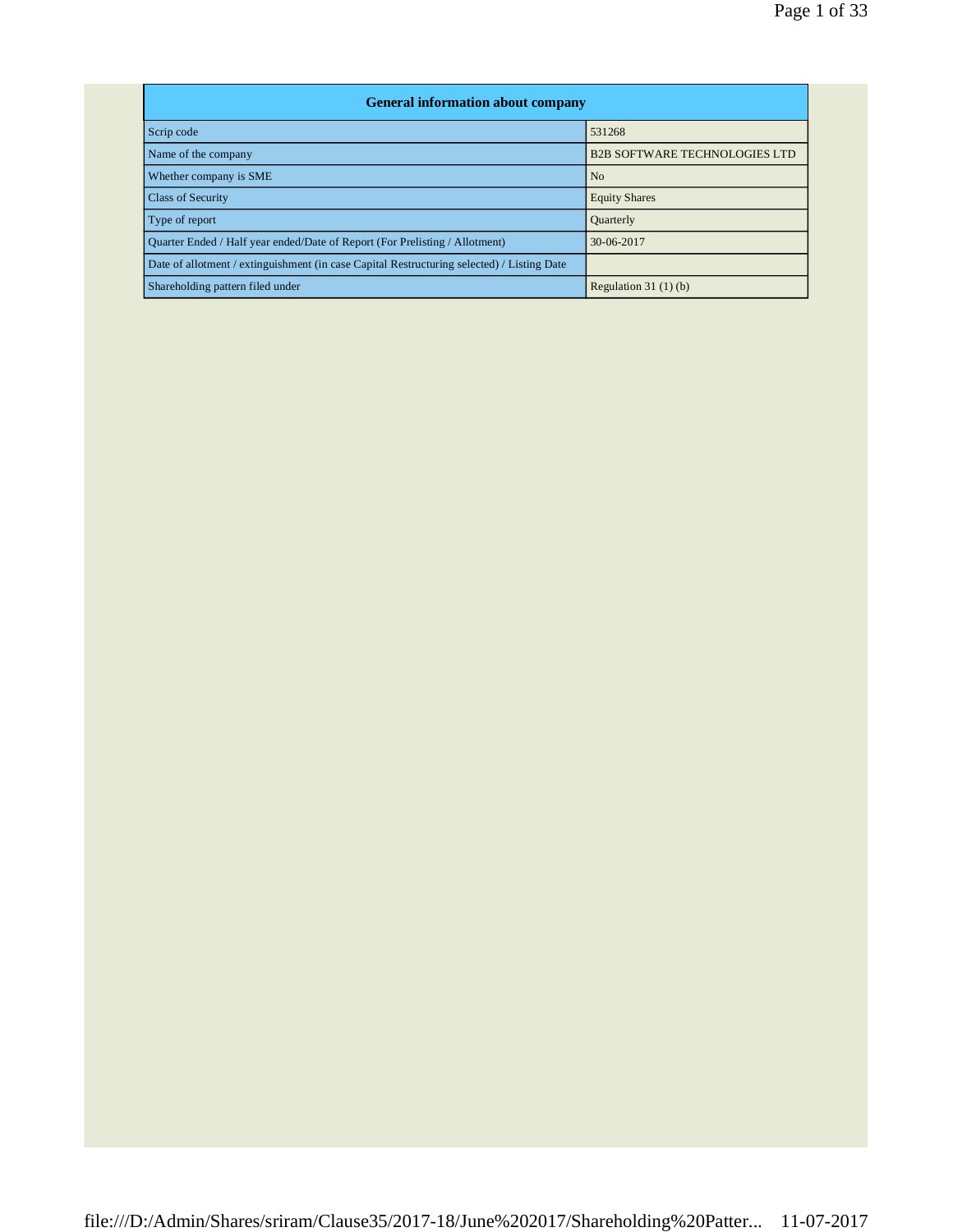| Sr. No. | <b>Particular</b>                                                                      | Yes/No         |
|---------|----------------------------------------------------------------------------------------|----------------|
|         | Whether the Listed Entity has issued any partly paid up shares?                        | N <sub>o</sub> |
|         | Whether the Listed Entity has issued any Convertible Securities?                       | N <sub>o</sub> |
|         | Whether the Listed Entity has issued any Warrants?                                     | No             |
|         | Whether the Listed Entity has any shares against which depository receipts are issued? | <b>No</b>      |
|         | Whether the Listed Entity has any shares in locked-in?                                 | N <sub>o</sub> |
| 6       | Whether any shares held by promoters are pledge or otherwise encumbered?               | No             |
|         | Whether company has equity shares with differential voting rights?                     | No             |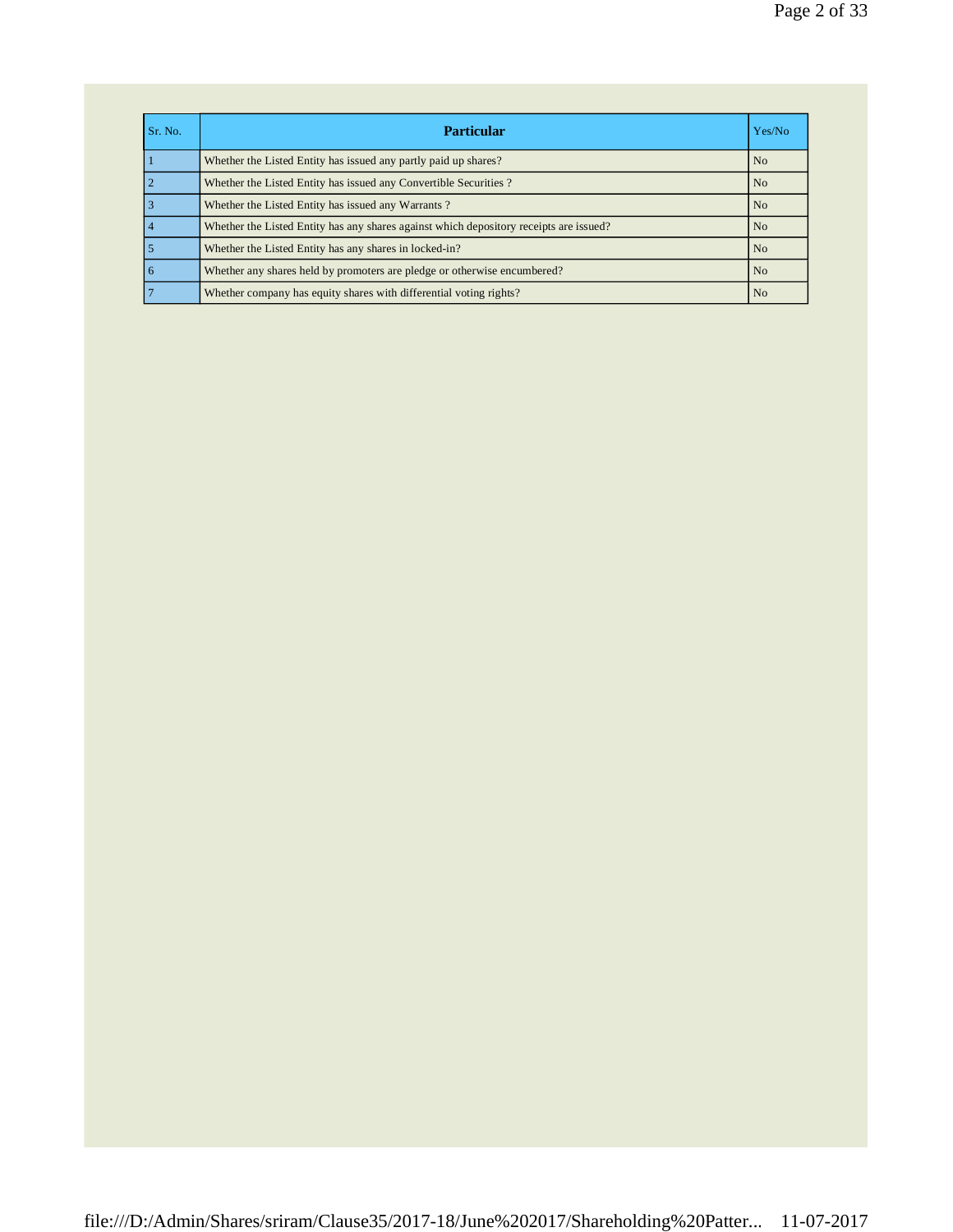|                          | Table I - Summary Statement holding of specified securities |                       |                                   |                           |                          |                                  |                                                  |                                                                  |                      |                |                                   |
|--------------------------|-------------------------------------------------------------|-----------------------|-----------------------------------|---------------------------|--------------------------|----------------------------------|--------------------------------------------------|------------------------------------------------------------------|----------------------|----------------|-----------------------------------|
|                          |                                                             | Nos. Of               | No. of                            | No. Of<br>Partly<br>paid- | No. Of<br>shares         | Total nos.                       | Shareholding<br>as a % of total<br>no. of shares | Number of Voting Rights held in each<br>class of securities (IX) |                      |                |                                   |
| Category<br>$($ $\Gamma$ | Category of<br>shareholder                                  | shareholders<br>(III) | fully paid<br>up equity<br>shares | up<br>equity              | underlying<br>Depository | shares<br>held (VII)<br>$=(IV)+$ | (calculated as<br>per SCRR,                      | No of Voting (XIV) Rights                                        |                      |                | Total as a<br>$%$ of<br>$(A+B+C)$ |
|                          | (II)                                                        |                       | $\text{held (IV)}$                | shares<br>held<br>(V)     | Receipts<br>(VI)         | $(V)+(VI)$                       | 1957) (VIII) As<br>a % of<br>$(A+B+C2)$          | Class eg:<br>X                                                   | <b>Class</b><br>eg:y | Total          |                                   |
| (A)                      | Promoter &<br>Promoter<br>Group                             | 28                    | 8526822                           |                           |                          | 8526822                          | 73.6                                             | 8526822                                                          |                      | 8526822        | 73.6                              |
| (B)                      | Public                                                      | 1726                  | 3058578                           |                           |                          | 3058578                          | 26.4                                             | 3058578                                                          |                      | 3058578        | 26.4                              |
| (C)                      | Non<br>Promoter-<br>Non Public                              |                       |                                   |                           |                          |                                  |                                                  |                                                                  |                      |                |                                   |
| (C1)                     | <b>Shares</b><br>underlying<br><b>DRs</b>                   |                       |                                   |                           |                          |                                  |                                                  |                                                                  |                      |                |                                   |
| (C2)                     | Shares held<br>by<br>Employee<br><b>Trusts</b>              |                       |                                   |                           |                          |                                  |                                                  |                                                                  |                      |                |                                   |
|                          | Total                                                       | 1754                  | 11585400                          |                           |                          | 11585400                         | 100                                              | 11585400                                                         |                      | 11585400   100 |                                   |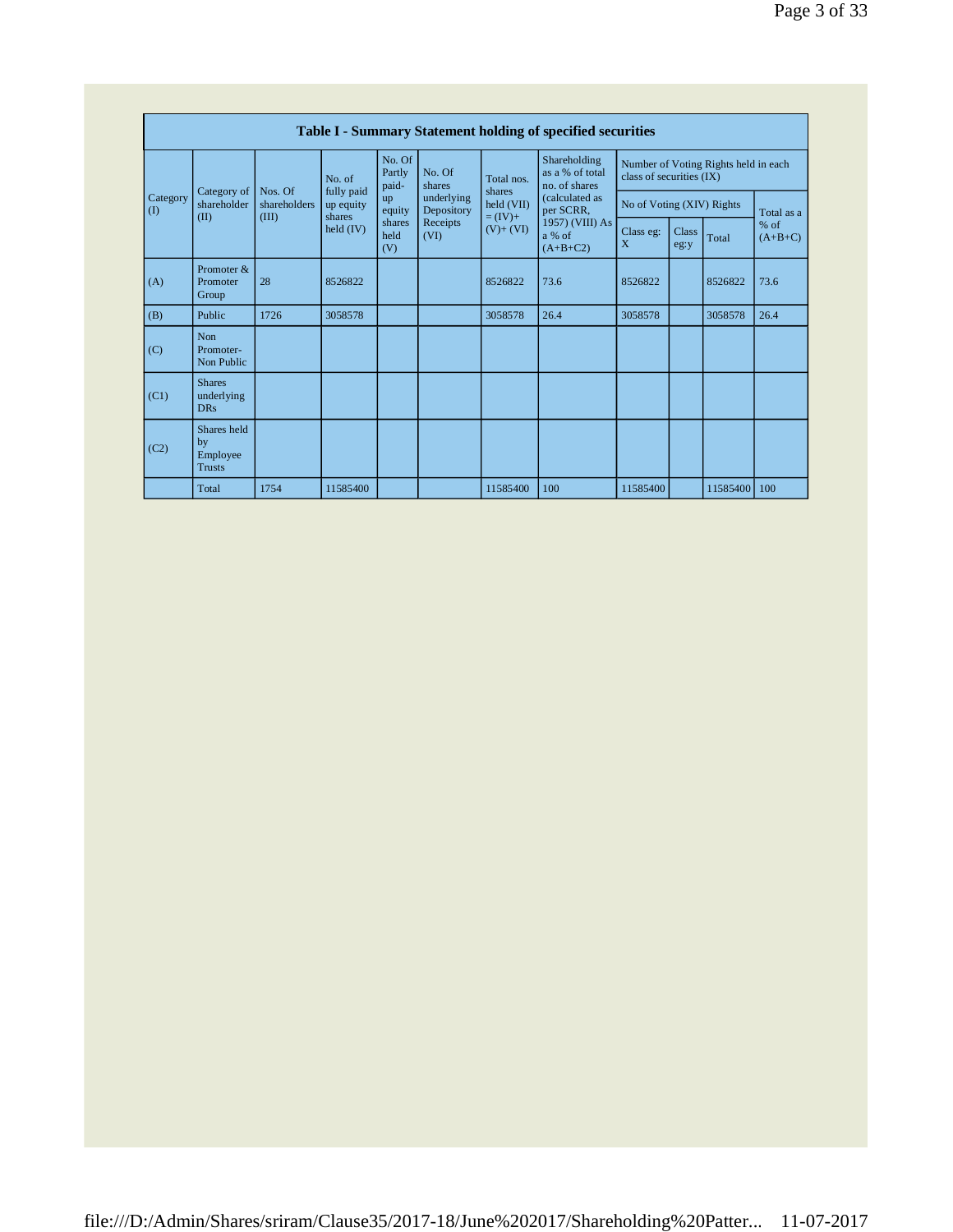|                          | Table I - Summary Statement holding of specified securities |                                                                                         |                                                                                    |                                                                                                               |                                                                                                                                                                                        |                                        |                                                      |                                                                               |                                                            |                                       |
|--------------------------|-------------------------------------------------------------|-----------------------------------------------------------------------------------------|------------------------------------------------------------------------------------|---------------------------------------------------------------------------------------------------------------|----------------------------------------------------------------------------------------------------------------------------------------------------------------------------------------|----------------------------------------|------------------------------------------------------|-------------------------------------------------------------------------------|------------------------------------------------------------|---------------------------------------|
| Category<br>$($ $\Gamma$ | Category of<br>shareholder<br>(II)                          | No. Of<br><b>Shares</b><br>Underlying<br>Outstanding<br>convertible<br>securities $(X)$ | No. of<br><b>Shares</b><br>Underlying<br>Outstanding<br><b>Warrants</b><br>$(X_i)$ | No. Of Shares<br>Underlying<br>Outstanding<br>convertible<br>securities and<br>No. Of<br>Warrants (Xi)<br>(a) | Shareholding, as<br>a % assuming full<br>conversion of<br>convertible<br>securities (as a<br>percentage of<br>diluted share<br>capital) $(XI)=$<br>$(VII)+(X)$ As a %<br>of $(A+B+C2)$ | Number of<br>Locked in<br>shares (XII) |                                                      | Number of<br><b>Shares</b><br>pledged or<br>otherwise<br>encumbered<br>(XIII) |                                                            | Number of<br>equity shares<br>held in |
|                          |                                                             |                                                                                         |                                                                                    |                                                                                                               |                                                                                                                                                                                        | N <sub>O</sub><br>(a)                  | As a $%$<br>of total<br><b>Shares</b><br>held<br>(b) | (a)                                                                           | As a %<br>No. $\vert$ of total<br><b>Shares</b><br>held(b) | dematerialized<br>form $(XIV)$        |
| (A)                      | Promoter &<br>Promoter<br>Group                             |                                                                                         |                                                                                    |                                                                                                               | 73.6                                                                                                                                                                                   |                                        |                                                      |                                                                               |                                                            | 5627372                               |
| (B)                      | Public                                                      |                                                                                         |                                                                                    |                                                                                                               | 26.4                                                                                                                                                                                   |                                        |                                                      |                                                                               |                                                            | 1938157                               |
| (C)                      | Non<br>Promoter-<br>Non Public                              |                                                                                         |                                                                                    |                                                                                                               |                                                                                                                                                                                        |                                        |                                                      |                                                                               |                                                            |                                       |
| (C1)                     | <b>Shares</b><br>underlying<br><b>DRs</b>                   |                                                                                         |                                                                                    |                                                                                                               |                                                                                                                                                                                        |                                        |                                                      |                                                                               |                                                            |                                       |
| (C2)                     | Shares held<br>by<br>Employee<br><b>Trusts</b>              |                                                                                         |                                                                                    |                                                                                                               |                                                                                                                                                                                        |                                        |                                                      |                                                                               |                                                            |                                       |
|                          | Total                                                       |                                                                                         |                                                                                    |                                                                                                               | 100                                                                                                                                                                                    |                                        |                                                      |                                                                               |                                                            | 7565529                               |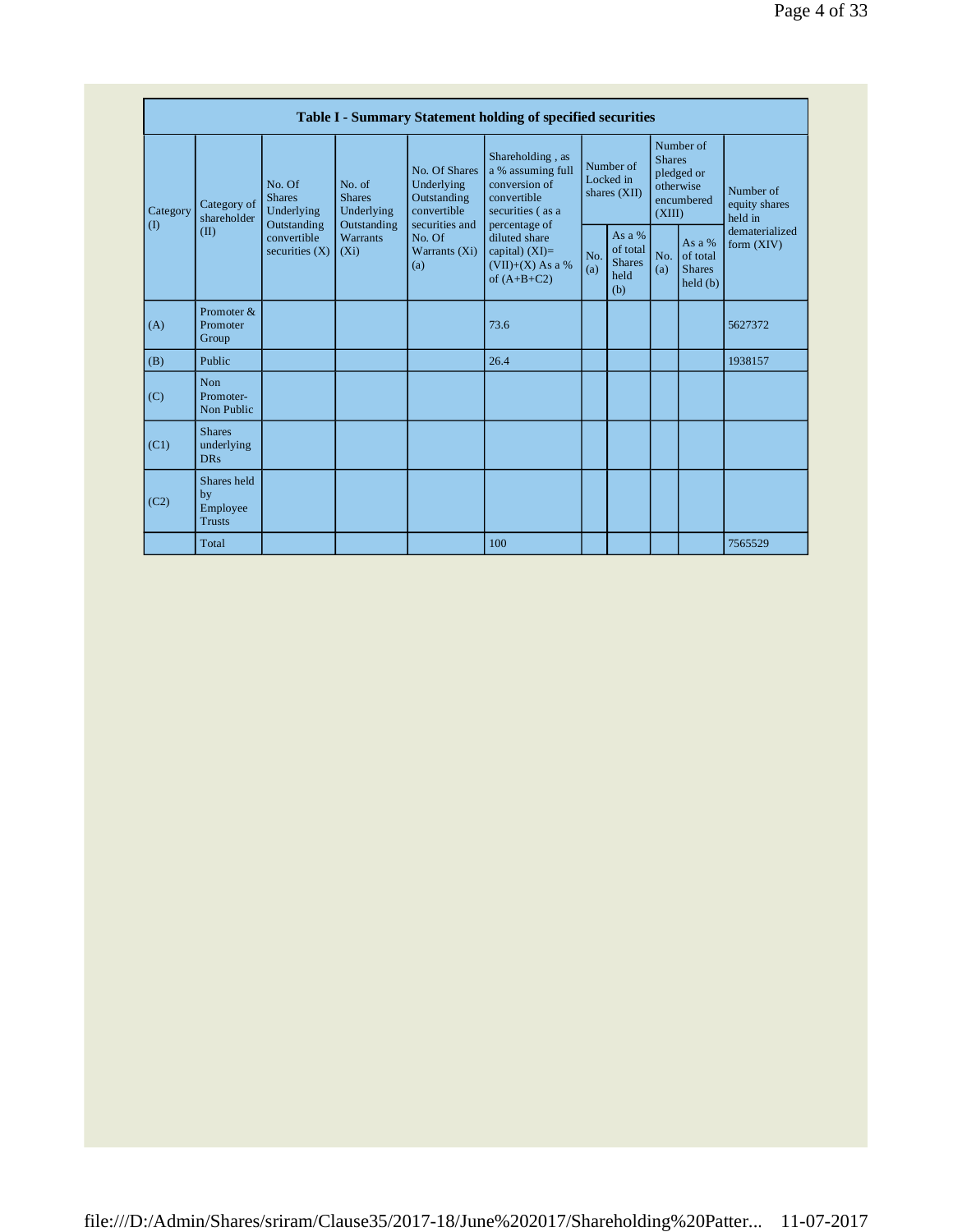|                                                                                                | Table II - Statement showing shareholding pattern of the Promoter and Promoter Group                                |                                                                                                  |                                    |                                       |                                              |                                      | Shareholding                                                 |                                                            |               |                                 |                                           |  |
|------------------------------------------------------------------------------------------------|---------------------------------------------------------------------------------------------------------------------|--------------------------------------------------------------------------------------------------|------------------------------------|---------------------------------------|----------------------------------------------|--------------------------------------|--------------------------------------------------------------|------------------------------------------------------------|---------------|---------------------------------|-------------------------------------------|--|
|                                                                                                | Category & Name Nos. Of                                                                                             |                                                                                                  | No. of<br>fully paid               | No.<br>Of<br>Partly<br>paid-          | No. Of<br>shares                             | Total nos.<br>shares                 | as a % of<br>total no. of<br>shares                          | each class of securities (IX)<br>No of Voting (XIV) Rights |               | Number of Voting Rights held in | Total                                     |  |
| Sr.                                                                                            | of the<br>Shareholders (I)                                                                                          | shareholders<br>(III)                                                                            | up equity<br>shares<br>$held$ (IV) | up<br>equity<br>shares<br>held<br>(V) | underlying<br>Depository<br>Receipts<br>(VI) | held (VII)<br>$=(IV)+$<br>$(V)+(VI)$ | (calculated)<br>as per<br>SCRR, 1957)<br>(VIII) As a<br>% of | Class eg:<br>X                                             | Class<br>eg:y | Total                           | as a %<br>of<br>Total<br>Voting<br>rights |  |
| A                                                                                              |                                                                                                                     | (A+B+C2)<br>Table II - Statement showing shareholding pattern of the Promoter and Promoter Group |                                    |                                       |                                              |                                      |                                                              |                                                            |               |                                 |                                           |  |
| (1)                                                                                            | Indian                                                                                                              |                                                                                                  |                                    |                                       |                                              |                                      |                                                              |                                                            |               |                                 |                                           |  |
| (a)                                                                                            | Individuals/Hindu<br>undivided Family                                                                               | 15                                                                                               | 404450                             |                                       |                                              | 404450                               | 3.49                                                         | 404450                                                     |               | 404450                          | 3.49                                      |  |
| (d)                                                                                            | Any Other<br>(specify)                                                                                              | $\mathbf{1}$                                                                                     | 1511000                            |                                       |                                              | 1511000                              | 13.04                                                        | 1511000                                                    |               | 1511000                         | 13.04                                     |  |
| Sub-Total<br>(A)(1)                                                                            |                                                                                                                     | 16                                                                                               | 1915450                            |                                       |                                              | 1915450                              | 16.53                                                        | 1915450                                                    |               | 1915450                         | 16.53                                     |  |
| (2)                                                                                            | Foreign                                                                                                             |                                                                                                  |                                    |                                       |                                              |                                      |                                                              |                                                            |               |                                 |                                           |  |
| (a)                                                                                            | Individuals<br>(NonResident<br>Individuals/<br>Foreign<br>Individuals)                                              | 10                                                                                               | 5320472                            |                                       |                                              | 5320472                              | 45.92                                                        | 5320472                                                    |               | 5320472                         | 45.92                                     |  |
| (e)                                                                                            | Any Other<br>(specify)                                                                                              | $\overline{c}$                                                                                   | 1290900                            |                                       |                                              | 1290900                              | 11.14                                                        | 1290900                                                    |               | 1290900                         | 11.14                                     |  |
| Sub-Total<br>(A)(2)                                                                            |                                                                                                                     | 12                                                                                               | 6611372                            |                                       |                                              | 6611372                              | 57.07                                                        | 6611372                                                    |               | 6611372                         | 57.07                                     |  |
| Total<br>Shareholding<br>of Promoter<br>and<br>Promoter<br>Group $(A)=$<br>$(A)(1)+(A)$<br>(2) |                                                                                                                     | 28                                                                                               | 8526822                            |                                       |                                              | 8526822                              | 73.6                                                         | 8526822                                                    |               | 8526822                         | 73.6                                      |  |
| B                                                                                              | Table III - Statement showing shareholding pattern of the Public shareholder                                        |                                                                                                  |                                    |                                       |                                              |                                      |                                                              |                                                            |               |                                 |                                           |  |
| (1)                                                                                            | Institutions                                                                                                        |                                                                                                  |                                    |                                       |                                              |                                      |                                                              |                                                            |               |                                 |                                           |  |
| (3)                                                                                            | Non-institutions                                                                                                    |                                                                                                  |                                    |                                       |                                              |                                      |                                                              |                                                            |               |                                 |                                           |  |
| (a(i))                                                                                         | Individuals -<br>i.Individual<br>shareholders<br>holding nominal<br>share capital up to<br>Rs. 2 lakhs.             | 1681                                                                                             | 924570                             |                                       |                                              | 924570                               | 7.98                                                         | 924570                                                     |               | 924570                          | 7.98                                      |  |
| (a(ii))                                                                                        | Individuals - ii.<br>Individual<br>shareholders<br>holding nominal<br>share capital in<br>excess of Rs. 2<br>lakhs. | 12                                                                                               | 1457315                            |                                       |                                              | 1457315                              | 12.58                                                        | 1457315                                                    |               | 1457315                         | 12.58                                     |  |
| (c)                                                                                            | <b>Employee Trusts</b>                                                                                              | $\mathbf{1}$                                                                                     | 600000                             |                                       |                                              | 600000                               | 5.18                                                         | 600000                                                     |               | 600000                          | 5.18                                      |  |
| (e)                                                                                            | Any Other<br>(specify)                                                                                              | 32                                                                                               | 76693                              |                                       |                                              | 76693                                | 0.66                                                         | 76693                                                      |               | 76693                           | 0.66                                      |  |
| Sub-Total<br>(B)(3)                                                                            |                                                                                                                     | 1726                                                                                             | 3058578                            |                                       |                                              | 3058578                              | 26.4                                                         | 3058578                                                    |               | 3058578                         | 26.4                                      |  |
| <b>Total Public</b><br>Shareholding<br>$(B)=(B)(1)+$<br>$(B)(2)+(B)$<br>(3)                    |                                                                                                                     | 1726                                                                                             | 3058578                            |                                       |                                              | 3058578                              | 26.4                                                         | 3058578                                                    |               | 3058578                         | 26.4                                      |  |
| $\mathbf C$                                                                                    | Table IV - Statement showing shareholding pattern of the Non Promoter- Non Public shareholder                       |                                                                                                  |                                    |                                       |                                              |                                      |                                                              |                                                            |               |                                 |                                           |  |
| Total<br>$(A+B+C2)$                                                                            |                                                                                                                     | 1754                                                                                             | 11585400                           |                                       |                                              | 11585400                             | 100                                                          | 11585400                                                   |               | 11585400                        | 100                                       |  |
|                                                                                                |                                                                                                                     | 1754                                                                                             | 11585400                           |                                       |                                              | 11585400                             | 100                                                          | 11585400                                                   |               | 11585400                        | 100                                       |  |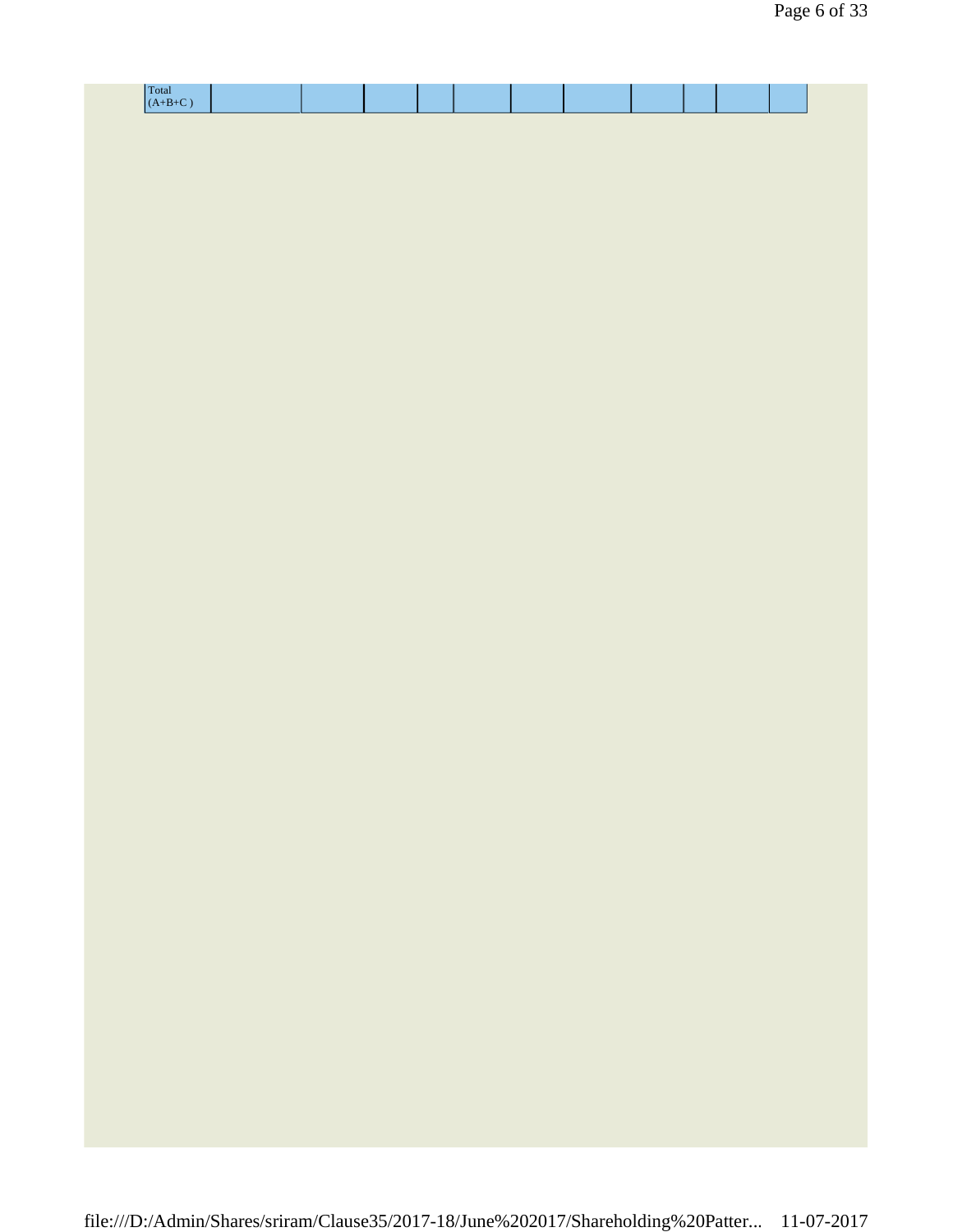|                                                                                         |                                            |                                                             |                                                                                                               | Table II - Statement showing shareholding pattern of the Promoter and Promoter Group                                                                                              |                                        |                                                    |                                                                               |                                                                |                                       |
|-----------------------------------------------------------------------------------------|--------------------------------------------|-------------------------------------------------------------|---------------------------------------------------------------------------------------------------------------|-----------------------------------------------------------------------------------------------------------------------------------------------------------------------------------|----------------------------------------|----------------------------------------------------|-------------------------------------------------------------------------------|----------------------------------------------------------------|---------------------------------------|
| Sr.                                                                                     | No. Of Shares<br>Underlying<br>Outstanding | No. of Shares<br>Underlying<br>Outstanding<br>Warrants (Xi) | No. Of Shares<br>Underlying<br>Outstanding<br>convertible<br>securities and<br>No. Of<br>Warrants (Xi)<br>(a) | Shareholding, as a<br>% assuming full<br>conversion of<br>convertible<br>securities (as a<br>percentage of diluted<br>share capital) (XI)=<br>$(VII)+(X)$ As a % of<br>$(A+B+C2)$ | Number of<br>Locked in<br>shares (XII) |                                                    | Number of<br><b>Shares</b><br>pledged or<br>otherwise<br>encumbered<br>(XIII) |                                                                | Number of<br>equity shares<br>held in |
|                                                                                         | convertible<br>securities $(X)$            |                                                             |                                                                                                               |                                                                                                                                                                                   | No.<br>(a)                             | As a %<br>of total<br><b>Shares</b><br>held<br>(b) | No.<br>(a)                                                                    | As a %<br>of total<br><b>Shares</b><br>$\text{held}(\text{b})$ | dematerialized<br>form (XIV)          |
| A                                                                                       |                                            |                                                             |                                                                                                               | Table II - Statement showing shareholding pattern of the Promoter and Promoter Group                                                                                              |                                        |                                                    |                                                                               |                                                                |                                       |
| (1)                                                                                     | Indian                                     |                                                             |                                                                                                               |                                                                                                                                                                                   |                                        |                                                    |                                                                               |                                                                |                                       |
| (a)                                                                                     |                                            |                                                             |                                                                                                               | 3.49                                                                                                                                                                              |                                        |                                                    |                                                                               |                                                                | 156170                                |
| (d)                                                                                     |                                            |                                                             |                                                                                                               | 13.04                                                                                                                                                                             |                                        |                                                    |                                                                               |                                                                | 1511000                               |
| Sub-Total (A)<br>(1)                                                                    |                                            |                                                             |                                                                                                               | 16.53                                                                                                                                                                             |                                        |                                                    |                                                                               |                                                                | 1667170                               |
| (2)                                                                                     | Foreign                                    |                                                             |                                                                                                               |                                                                                                                                                                                   |                                        |                                                    |                                                                               |                                                                |                                       |
| (a)                                                                                     |                                            |                                                             |                                                                                                               | 45.92                                                                                                                                                                             |                                        |                                                    |                                                                               |                                                                | 3960202                               |
| (e)                                                                                     |                                            |                                                             |                                                                                                               | 11.14                                                                                                                                                                             |                                        |                                                    |                                                                               |                                                                | $\mathbf{0}$                          |
| Sub-Total (A)<br>(2)                                                                    |                                            |                                                             |                                                                                                               | 57.07                                                                                                                                                                             |                                        |                                                    |                                                                               |                                                                | 3960202                               |
| Total<br>Shareholding of<br>Promoter and<br>Promoter<br>Group $(A)=(A)$<br>$(1)+(A)(2)$ |                                            |                                                             |                                                                                                               | 73.6                                                                                                                                                                              |                                        |                                                    |                                                                               |                                                                | 5627372                               |
| B                                                                                       |                                            |                                                             |                                                                                                               | Table III - Statement showing shareholding pattern of the Public shareholder                                                                                                      |                                        |                                                    |                                                                               |                                                                |                                       |
| (1)                                                                                     | <b>Institutions</b>                        |                                                             |                                                                                                               |                                                                                                                                                                                   |                                        |                                                    |                                                                               |                                                                |                                       |
| (3)                                                                                     | Non-institutions                           |                                                             |                                                                                                               |                                                                                                                                                                                   |                                        |                                                    |                                                                               |                                                                |                                       |
| (a(i))                                                                                  |                                            |                                                             |                                                                                                               | 7.98                                                                                                                                                                              |                                        |                                                    |                                                                               |                                                                | 708449                                |
| (a(ii))                                                                                 |                                            |                                                             |                                                                                                               | 12.58                                                                                                                                                                             |                                        |                                                    |                                                                               |                                                                | 1154015                               |
| (c)                                                                                     |                                            |                                                             |                                                                                                               | 5.18                                                                                                                                                                              |                                        |                                                    |                                                                               |                                                                | $\overline{0}$                        |
| (e)                                                                                     |                                            |                                                             |                                                                                                               | 0.66                                                                                                                                                                              |                                        |                                                    |                                                                               |                                                                | 75693                                 |
| $Sub-Total(B)$<br>(3)                                                                   |                                            |                                                             |                                                                                                               | 26.4                                                                                                                                                                              |                                        |                                                    |                                                                               |                                                                | 1938157                               |
| <b>Total Public</b><br>Shareholding<br>$(B)=(B)(1)+(B)$<br>$(2)+(B)(3)$                 |                                            |                                                             |                                                                                                               | 26.4                                                                                                                                                                              |                                        |                                                    |                                                                               |                                                                | 1938157                               |
| $\mathbf C$                                                                             |                                            |                                                             |                                                                                                               | Table IV - Statement showing shareholding pattern of the Non Promoter- Non Public shareholder                                                                                     |                                        |                                                    |                                                                               |                                                                |                                       |
| Total<br>$(A+B+C2)$                                                                     |                                            |                                                             |                                                                                                               | 100                                                                                                                                                                               |                                        |                                                    |                                                                               |                                                                | 7565529                               |
| Total<br>$(A+B+C)$                                                                      |                                            |                                                             |                                                                                                               | 100                                                                                                                                                                               |                                        |                                                    |                                                                               |                                                                | 7565529                               |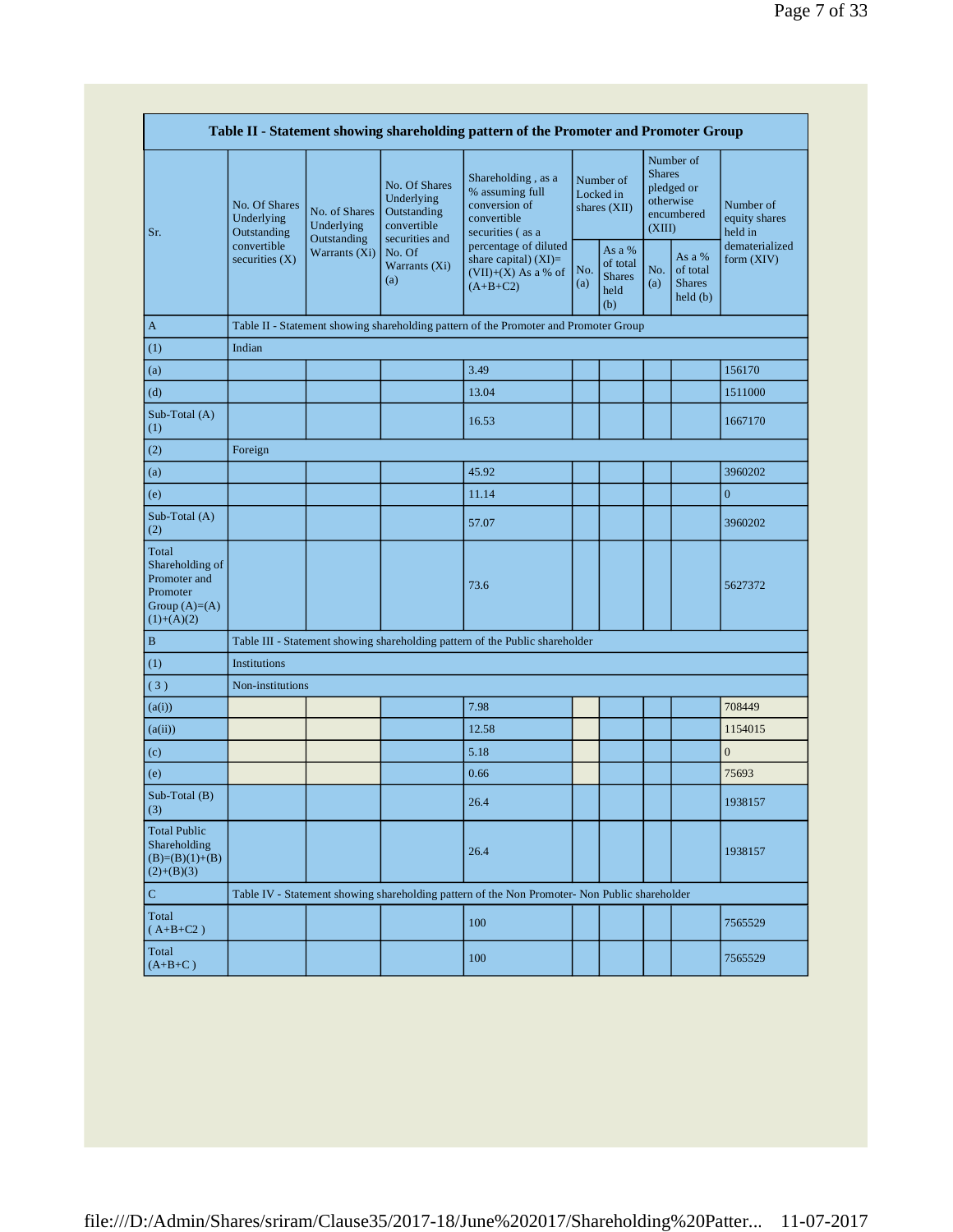|                                                                                                                                                                                              |                                 |                                                                    | <b>Individuals/Hindu undivided Family</b>       |                            |                 |                       |                        |  |
|----------------------------------------------------------------------------------------------------------------------------------------------------------------------------------------------|---------------------------------|--------------------------------------------------------------------|-------------------------------------------------|----------------------------|-----------------|-----------------------|------------------------|--|
| Searial No.                                                                                                                                                                                  | $\mathbf{1}$                    | $\overline{c}$                                                     | $\overline{3}$                                  | $\overline{4}$             | $\sqrt{5}$      | 6                     | $\boldsymbol{7}$       |  |
| Name of the<br>Shareholders (I)                                                                                                                                                              | <b>SAMANTHA</b><br><b>REDDY</b> | <b>SRINIVAS</b><br><b>REDDY</b><br><b>PARVATHA</b><br><b>REDDY</b> | <b>NEELAM</b><br><b>JAYANTH</b><br><b>REDDY</b> | P RAVINDRA<br><b>REDDY</b> | <b>HARSHINI</b> | DR K<br><b>LAHIRI</b> | P<br><b>LEELAVATHI</b> |  |
| PAN(II)                                                                                                                                                                                      | ADFPP4125P                      | APSPP0320D                                                         | ACUPN6853C                                      | AFXPP2429R                 | BICPP2053F      | AAIPL5235C            | AGXPP3009M             |  |
| No. of fully paid<br>up equity shares<br>held (IV)                                                                                                                                           | 15900                           | 300                                                                | 7900                                            | 212110                     | 18000           | 21580                 | 2510                   |  |
| No. Of Partly paid-<br>up equity shares<br>held(V)                                                                                                                                           |                                 |                                                                    |                                                 |                            |                 |                       |                        |  |
| No. Of shares<br>underlying<br>Depository<br>Receipts (VI)                                                                                                                                   |                                 |                                                                    |                                                 |                            |                 |                       |                        |  |
| Total nos, shares<br>held $(VII) = (IV) +$<br>$(V)$ + $(VI)$                                                                                                                                 | 15900                           | 300                                                                | 7900                                            | 212110                     | 18000           | 21580                 | 2510                   |  |
| Shareholding as a<br>% of total no. of<br>shares (calculated<br>as per SCRR,<br>1957) (VIII) As a<br>% of $(A+B+C2)$                                                                         | 0.14                            | $\mathbf{0}$                                                       | 0.07                                            | 1.83                       | 0.16            | 0.19                  | 0.02                   |  |
| Number of Voting Rights held in each class of securities (IX)                                                                                                                                |                                 |                                                                    |                                                 |                            |                 |                       |                        |  |
| Class eg: $X$                                                                                                                                                                                | 15900                           | 300                                                                | 7900                                            | 212110                     | 18000           | 21580                 | 2510                   |  |
| Class eg:y                                                                                                                                                                                   |                                 |                                                                    |                                                 |                            |                 |                       |                        |  |
| Total                                                                                                                                                                                        | 15900                           | 300                                                                | 7900                                            | 212110                     | 18000           | 21580                 | 2510                   |  |
| Total as a % of<br><b>Total Voting rights</b>                                                                                                                                                | 0.14                            | $\boldsymbol{0}$                                                   | 0.07                                            | 1.83                       | 0.16            | 0.19                  | 0.02                   |  |
| No. Of Shares<br>Underlying<br>Outstanding<br>convertible<br>securities $(X)$                                                                                                                |                                 |                                                                    |                                                 |                            |                 |                       |                        |  |
| No. of Shares<br>Underlying<br>Outstanding<br>Warrants (Xi)                                                                                                                                  |                                 |                                                                    |                                                 |                            |                 |                       |                        |  |
| No. Of Shares<br>Underlying<br>Outstanding<br>convertible<br>securities and No.<br>Of Warrants (Xi)<br>(a)                                                                                   |                                 |                                                                    |                                                 |                            |                 |                       |                        |  |
| Shareholding, as a<br>% assuming full<br>conversion of<br>convertible<br>securities (as a<br>percentage of<br>diluted share<br>capital) $(XI) = (VII)$<br>$+(Xi)(a)$ As a % of<br>$(A+B+C2)$ | 0.14                            | $\mathbf{0}$                                                       | 0.07                                            | 1.83                       | 0.16            | 0.19                  | 0.02                   |  |
| Number of Locked in shares (XII)                                                                                                                                                             |                                 |                                                                    |                                                 |                            |                 |                       |                        |  |
| No. (a)                                                                                                                                                                                      |                                 |                                                                    |                                                 |                            |                 |                       |                        |  |
| As a % of total<br>Shares held (b)                                                                                                                                                           |                                 |                                                                    |                                                 |                            |                 |                       |                        |  |
|                                                                                                                                                                                              |                                 | Number of Shares pledged or otherwise encumbered (XIII)            |                                                 |                            |                 |                       |                        |  |
| No. (a)                                                                                                                                                                                      |                                 |                                                                    |                                                 |                            |                 |                       |                        |  |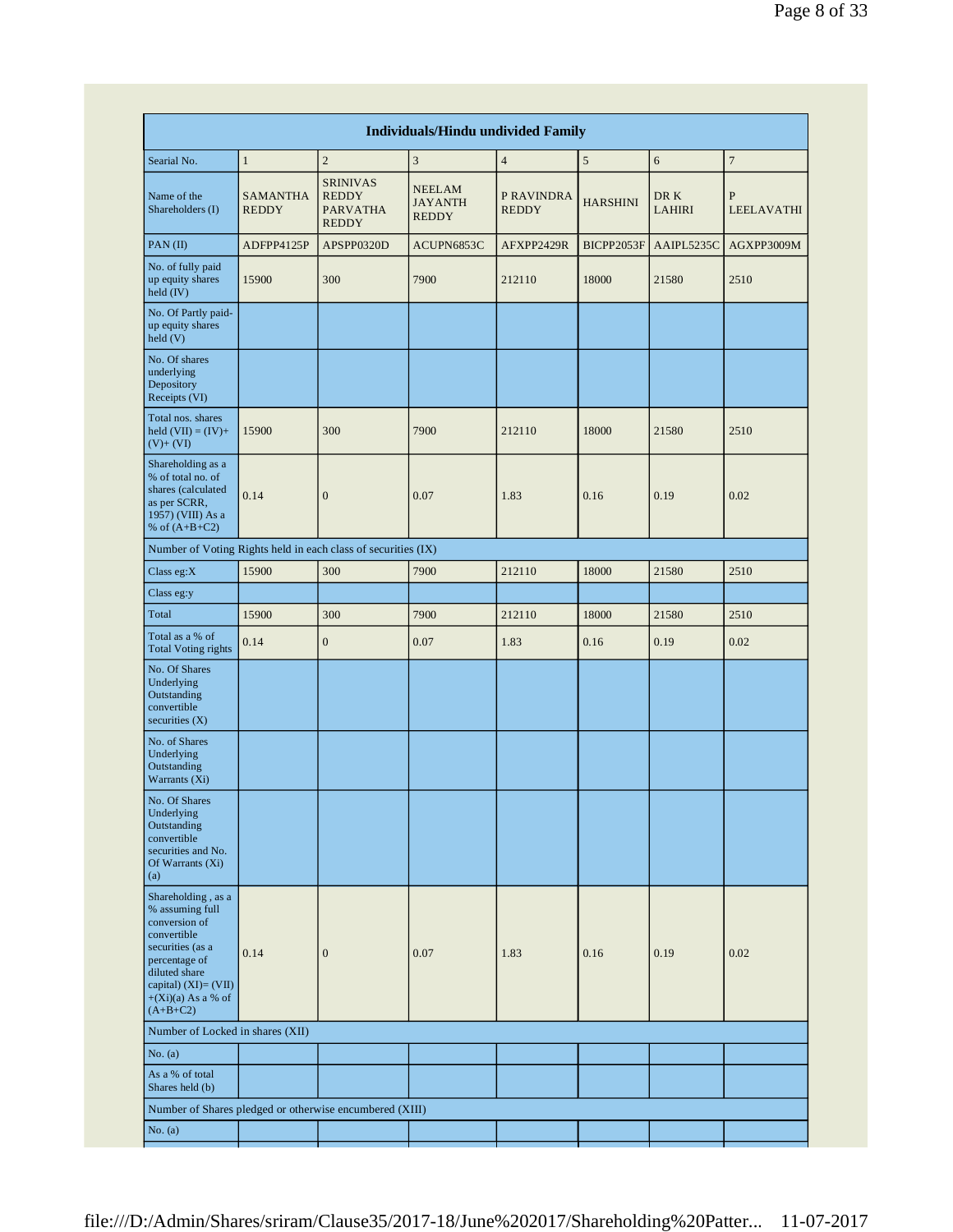| As a % of total<br>Shares held (b)                                   |                              |     |      |          |        |       |   |  |  |
|----------------------------------------------------------------------|------------------------------|-----|------|----------|--------|-------|---|--|--|
| Number of equity<br>shares held in<br>dematerialized<br>form $(XIV)$ | 5390                         | 300 | 7900 | $\theta$ | $\cup$ | 20980 | O |  |  |
|                                                                      | Reason for not providing PAN |     |      |          |        |       |   |  |  |
| Reason for not<br>providing PAN                                      |                              |     |      |          |        |       |   |  |  |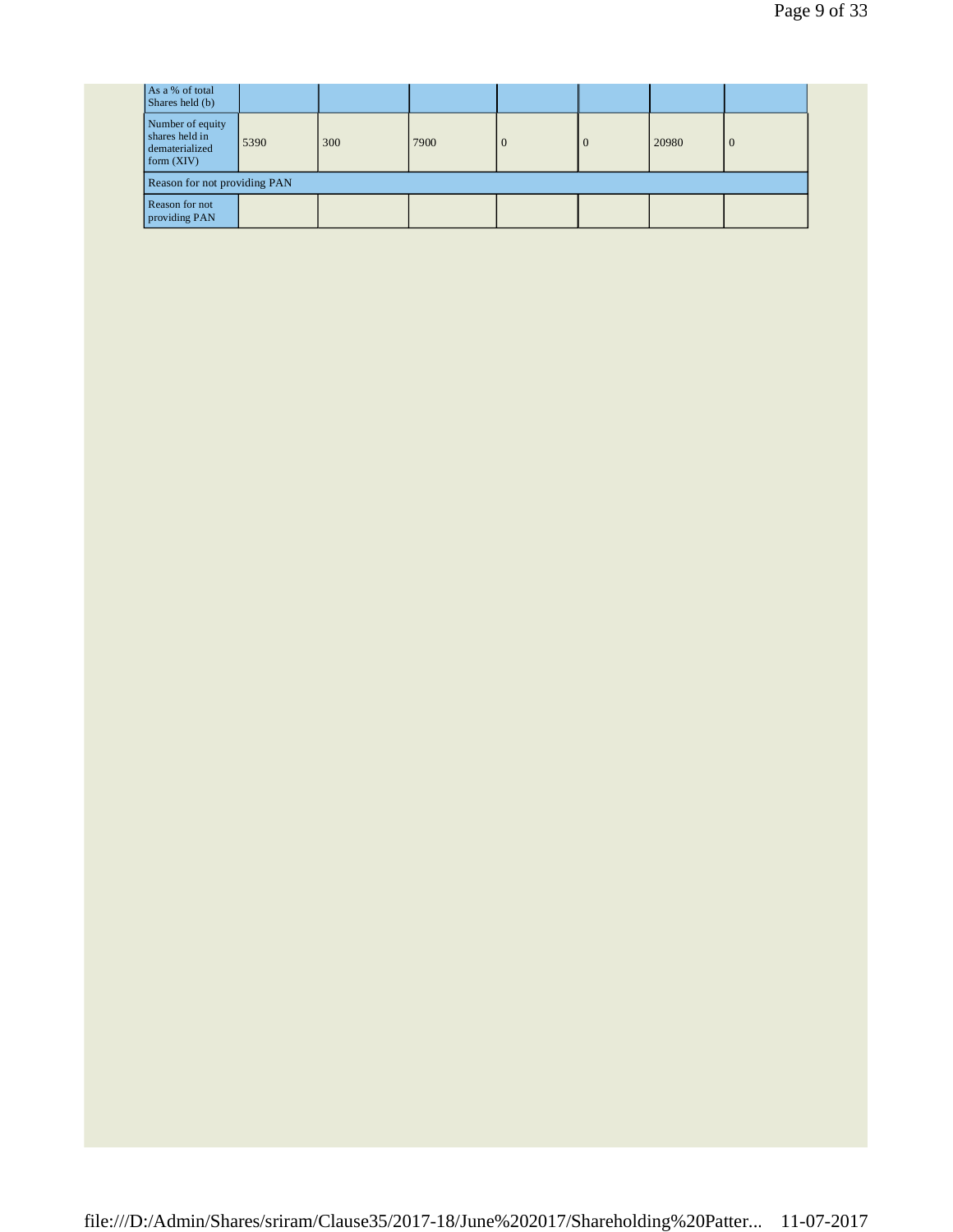|                                                                                                                                                                                              |                           |                 |                                 | <b>Individuals/Hindu undivided Family</b>        |                                               |                                      |                                       |
|----------------------------------------------------------------------------------------------------------------------------------------------------------------------------------------------|---------------------------|-----------------|---------------------------------|--------------------------------------------------|-----------------------------------------------|--------------------------------------|---------------------------------------|
| Searial No.                                                                                                                                                                                  | 8                         | 9               | $10\,$                          | 11                                               | 12                                            | 13                                   | 14                                    |
| Name of the<br>Shareholders (I)                                                                                                                                                              | N LAVANYA<br><b>REDDY</b> | <b>S RAMESH</b> | <b>L PRATAP</b><br><b>REDDY</b> | $\mathbb{R}$<br><b>SUBBARAMI</b><br><b>REDDY</b> | <b>JMADAN</b><br><b>MOHAN</b><br><b>REDDY</b> | J<br><b>VASANTHA</b><br><b>REDDY</b> | N<br><b>CHINNAPPA</b><br><b>REDDY</b> |
| PAN(II)                                                                                                                                                                                      | ZZZZZ9999Z                | ZZZZZ9999Z      | ABDPL6050F                      | AHWPR4951N                                       | ACRPJ6691D                                    | ADEPJ8596K                           | ZZZZZ9999Z                            |
| No. of fully paid<br>up equity shares<br>held (IV)                                                                                                                                           | 2500                      | 2000            | 1000                            | 1010                                             | 10                                            | 119610                               | 10                                    |
| No. Of Partly paid-<br>up equity shares<br>held(V)                                                                                                                                           |                           |                 |                                 |                                                  |                                               |                                      |                                       |
| No. Of shares<br>underlying<br>Depository<br>Receipts (VI)                                                                                                                                   |                           |                 |                                 |                                                  |                                               |                                      |                                       |
| Total nos. shares<br>held $(VII) = (IV) +$<br>$(V)+ (VI)$                                                                                                                                    | 2500                      | 2000            | 1000                            | 1010                                             | 10                                            | 119610                               | 10                                    |
| Shareholding as a<br>% of total no. of<br>shares (calculated<br>as per SCRR,<br>1957) (VIII) As a<br>% of $(A+B+C2)$                                                                         | 0.02                      | 0.02            | 0.01                            | 0.01                                             | $\boldsymbol{0}$                              | 1.03                                 | $\boldsymbol{0}$                      |
| Number of Voting Rights held in each class of securities (IX)                                                                                                                                |                           |                 |                                 |                                                  |                                               |                                      |                                       |
| Class eg: $X$                                                                                                                                                                                | 2500                      | 2000            | 1000                            | 1010                                             | 10                                            | 119610                               | 10                                    |
| Class eg:y                                                                                                                                                                                   |                           |                 |                                 |                                                  |                                               |                                      |                                       |
| Total                                                                                                                                                                                        | 2500                      | 2000            | 1000                            | 1010                                             | 10                                            | 119610                               | 10                                    |
| Total as a % of<br><b>Total Voting rights</b>                                                                                                                                                | 0.02                      | 0.02            | 0.01                            | 0.01                                             | $\boldsymbol{0}$                              | 1.03                                 | $\boldsymbol{0}$                      |
| No. Of Shares<br>Underlying<br>Outstanding<br>convertible<br>securities $(X)$                                                                                                                |                           |                 |                                 |                                                  |                                               |                                      |                                       |
| No. of Shares<br>Underlying<br>Outstanding<br>Warrants (Xi)                                                                                                                                  |                           |                 |                                 |                                                  |                                               |                                      |                                       |
| No. Of Shares<br>Underlying<br>Outstanding<br>convertible<br>securities and No.<br>Of Warrants (Xi)<br>(a)                                                                                   |                           |                 |                                 |                                                  |                                               |                                      |                                       |
| Shareholding, as a<br>% assuming full<br>conversion of<br>convertible<br>securities (as a<br>percentage of<br>diluted share<br>capital) $(XI) = (VII)$<br>$+(Xi)(a)$ As a % of<br>$(A+B+C2)$ | 0.02                      | 0.02            | 0.01                            | 0.01                                             | $\mathbf{0}$                                  | 1.03                                 | $\boldsymbol{0}$                      |
| Number of Locked in shares (XII)                                                                                                                                                             |                           |                 |                                 |                                                  |                                               |                                      |                                       |
| No. (a)                                                                                                                                                                                      |                           |                 |                                 |                                                  |                                               |                                      |                                       |
| As a % of total<br>Shares held (b)                                                                                                                                                           |                           |                 |                                 |                                                  |                                               |                                      |                                       |
| Number of Shares pledged or otherwise encumbered (XIII)                                                                                                                                      |                           |                 |                                 |                                                  |                                               |                                      |                                       |
| No. (a)                                                                                                                                                                                      |                           |                 |                                 |                                                  |                                               |                                      |                                       |
|                                                                                                                                                                                              |                           |                 |                                 |                                                  |                                               |                                      |                                       |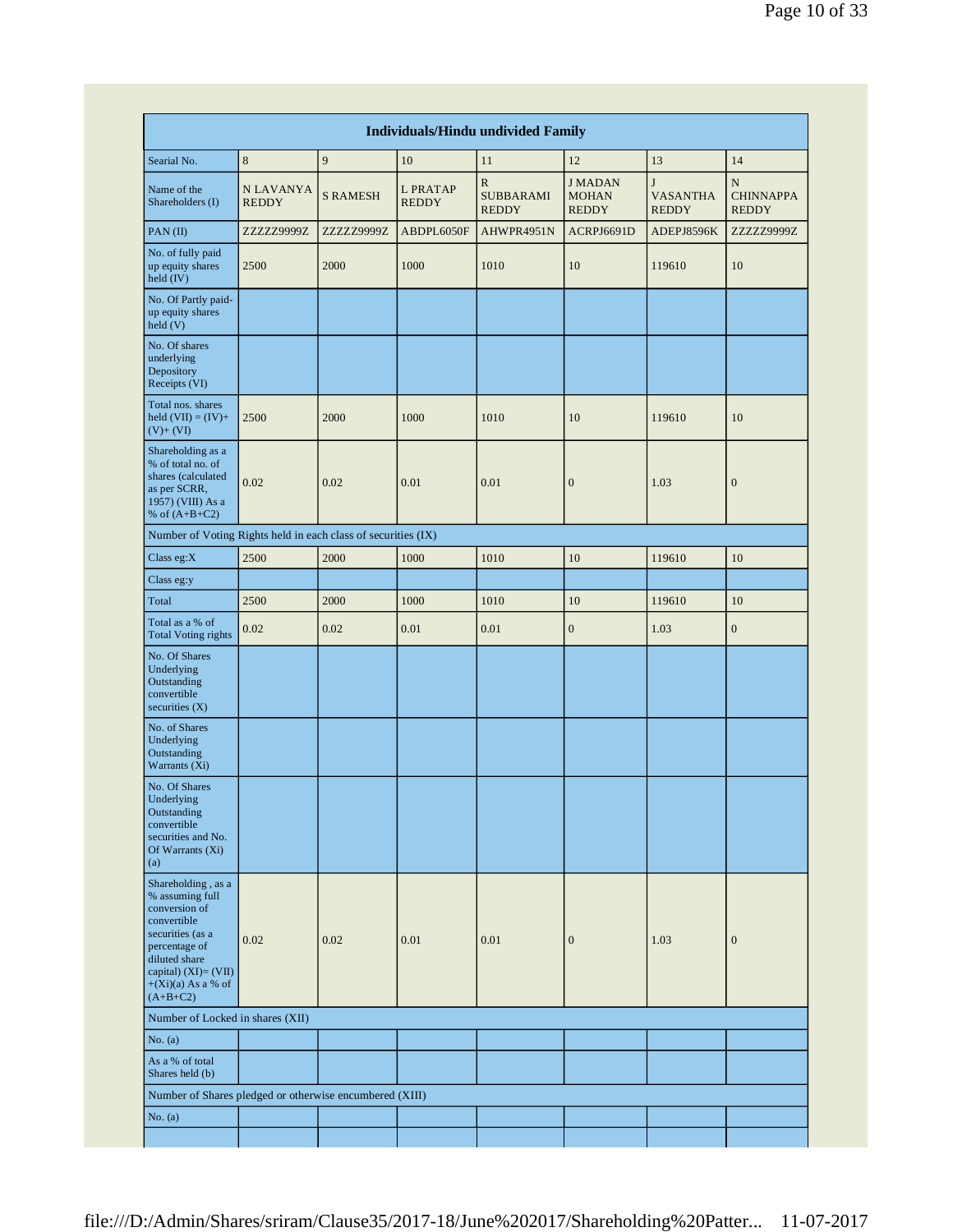| As a % of total<br>Shares held (b)                                   |                              |                              |      |      |  |        |                              |  |
|----------------------------------------------------------------------|------------------------------|------------------------------|------|------|--|--------|------------------------------|--|
| Number of equity<br>shares held in<br>dematerialized<br>form $(XIV)$ | $\overline{0}$               | $\theta$                     | 1000 | 1000 |  | 119600 | $\overline{0}$               |  |
| Reason for not providing PAN                                         |                              |                              |      |      |  |        |                              |  |
| Reason for not<br>providing PAN                                      | Textual<br>Information $(1)$ | Textual<br>Information $(2)$ |      |      |  |        | Textual<br>Information $(3)$ |  |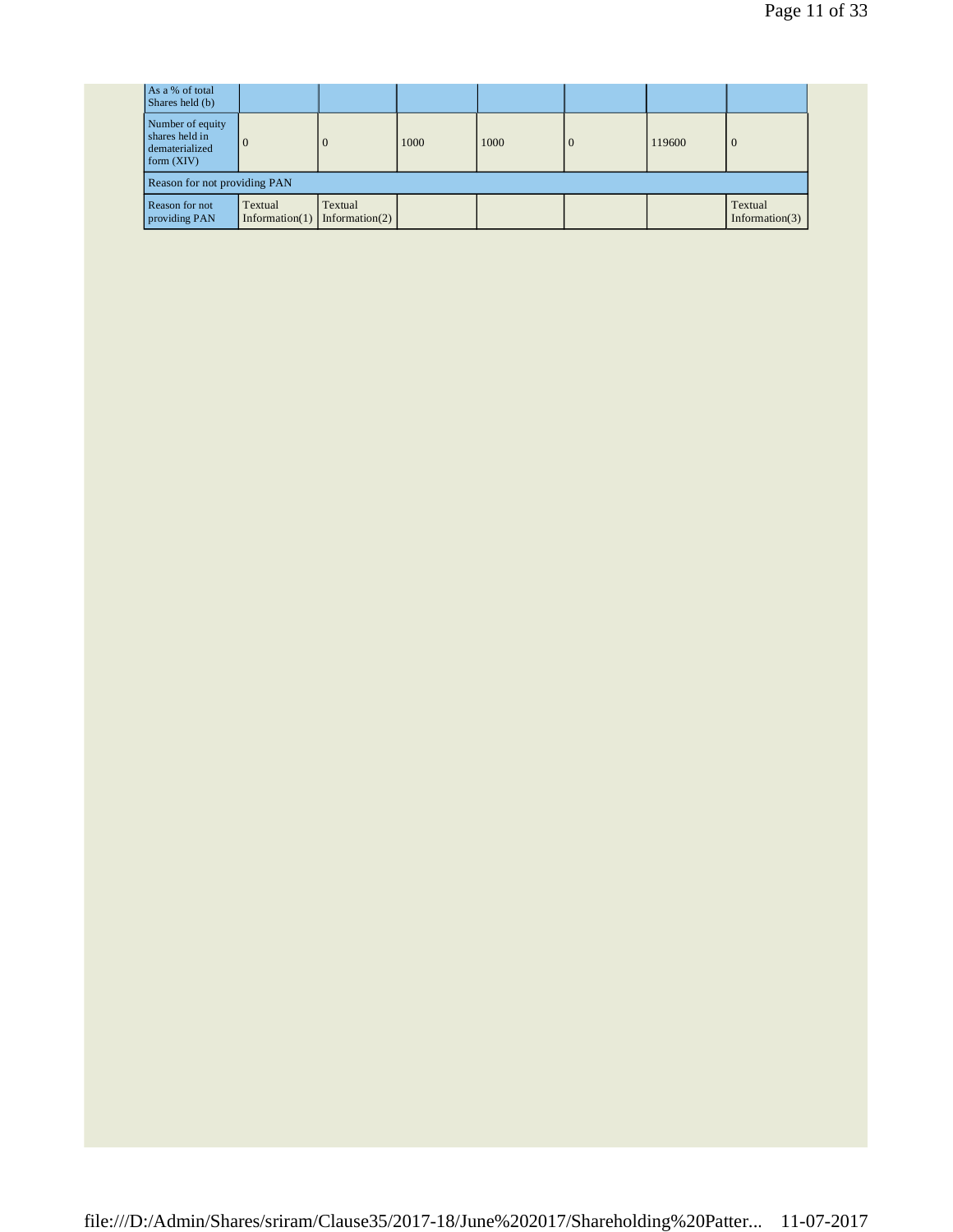|                                                                                                                                                                                              | Individuals/Hindu undivided Family                            |                       |
|----------------------------------------------------------------------------------------------------------------------------------------------------------------------------------------------|---------------------------------------------------------------|-----------------------|
|                                                                                                                                                                                              |                                                               |                       |
| Searial No.                                                                                                                                                                                  | 15                                                            |                       |
| Name of the<br>Shareholders (I)                                                                                                                                                              | <b>ARUN RAJ</b>                                               | Click here to go back |
| PAN(II)                                                                                                                                                                                      | ZZZZZ9999Z                                                    | Total                 |
| No. of fully paid<br>up equity shares<br>held (IV)                                                                                                                                           | 10                                                            | 404450                |
| No. Of Partly paid-<br>up equity shares<br>held(V)                                                                                                                                           |                                                               |                       |
| No. Of shares<br>underlying<br>Depository<br>Receipts (VI)                                                                                                                                   |                                                               |                       |
| Total nos. shares<br>held $(VII) = (IV) +$<br>$(V)+ (VI)$                                                                                                                                    | 10                                                            | 404450                |
| Shareholding as a<br>% of total no. of<br>shares (calculated<br>as per SCRR,<br>1957) (VIII) As a<br>% of $(A+B+C2)$                                                                         | $\mathbf{0}$                                                  | 3.49                  |
|                                                                                                                                                                                              | Number of Voting Rights held in each class of securities (IX) |                       |
| Class eg:X                                                                                                                                                                                   | 10                                                            | 404450                |
| Class eg:y                                                                                                                                                                                   |                                                               |                       |
| Total                                                                                                                                                                                        | 10                                                            | 404450                |
| Total as a % of<br><b>Total Voting rights</b>                                                                                                                                                | $\overline{0}$                                                | 3.49                  |
| No. Of Shares<br>Underlying<br>Outstanding<br>convertible<br>securities $(X)$                                                                                                                |                                                               |                       |
| No. of Shares<br>Underlying<br>Outstanding<br>Warrants (Xi)                                                                                                                                  |                                                               |                       |
| No. Of Shares<br>Underlying<br>Outstanding<br>convertible<br>securities and No.<br>Of Warrants (Xi)<br>(a)                                                                                   |                                                               |                       |
| Shareholding, as a<br>% assuming full<br>conversion of<br>convertible<br>securities (as a<br>percentage of<br>diluted share<br>capital) $(XI) = (VII)$<br>$+(Xi)(a)$ As a % of<br>$(A+B+C2)$ | $\boldsymbol{0}$                                              | 3.49                  |
| Number of Locked in shares (XII)                                                                                                                                                             |                                                               |                       |
| No. $(a)$                                                                                                                                                                                    |                                                               |                       |
| As a % of total<br>Shares held (b)                                                                                                                                                           |                                                               |                       |
|                                                                                                                                                                                              | Number of Shares pledged or otherwise encumbered (XIII)       |                       |
| No. $(a)$                                                                                                                                                                                    |                                                               |                       |
| As a % of total<br>Shares held (b)                                                                                                                                                           |                                                               |                       |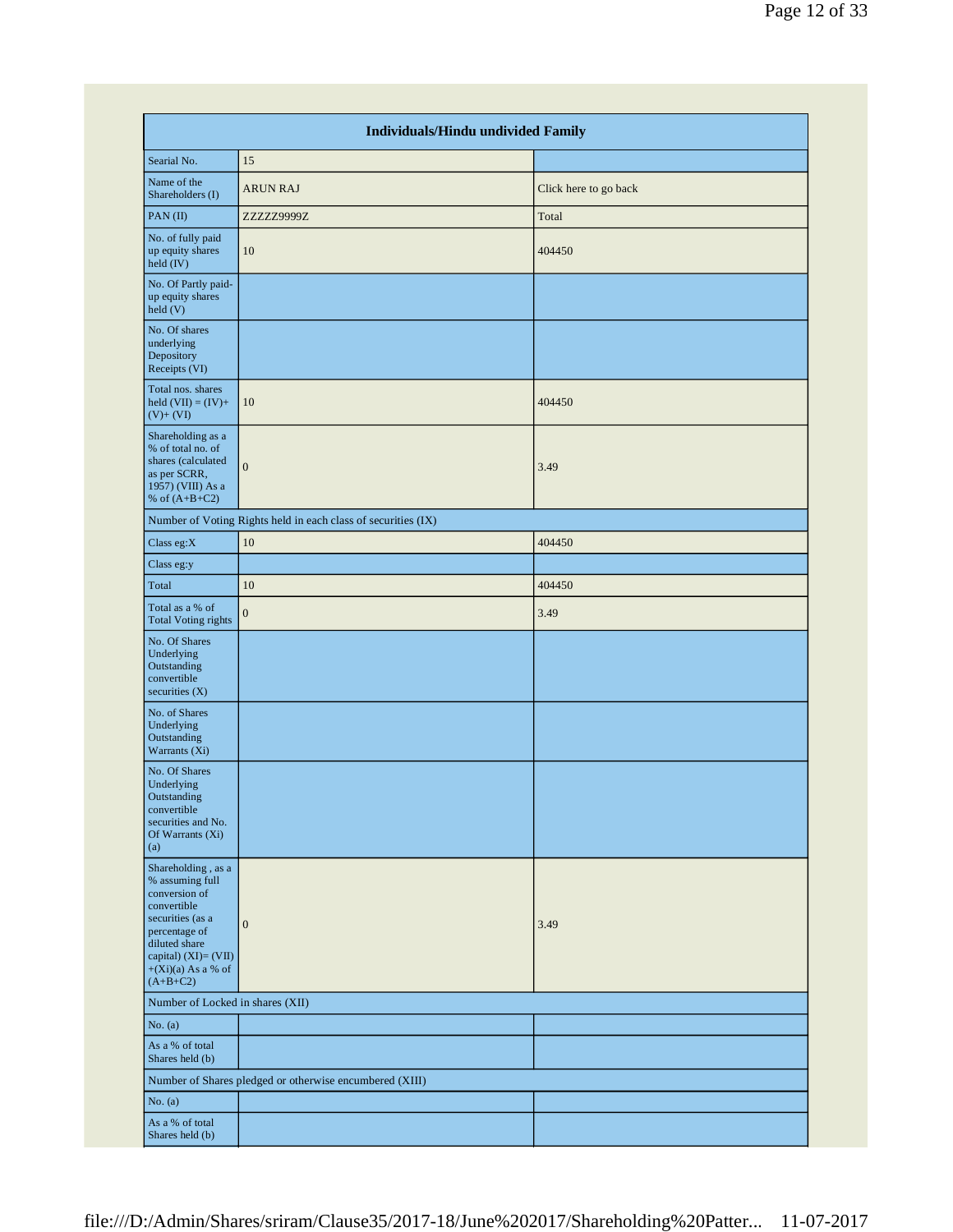| Number of equity<br>shares held in<br>dematerialized<br>form $(XIV)$ | $\overline{10}$                     | 156170 |  |  |  |
|----------------------------------------------------------------------|-------------------------------------|--------|--|--|--|
|                                                                      | <b>Reason for not providing PAN</b> |        |  |  |  |
| Reason for not<br>providing PAN                                      | Textual Information(4)              |        |  |  |  |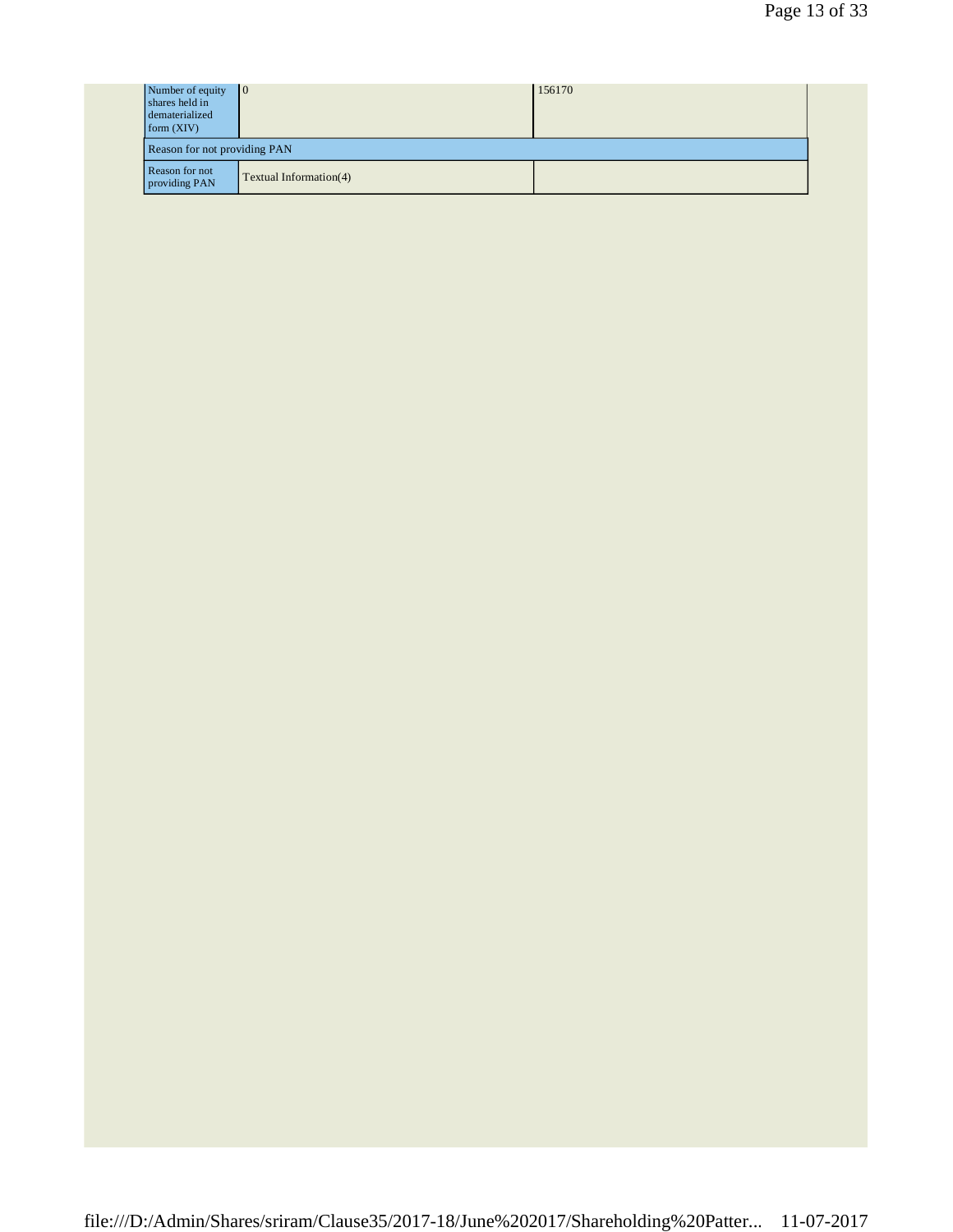| <b>Text Block</b>      |                                                                                                                                                                                                                            |  |  |  |
|------------------------|----------------------------------------------------------------------------------------------------------------------------------------------------------------------------------------------------------------------------|--|--|--|
| Textual Information(1) | Person belongs to the promoter group and defined as promoter group in the public issue. They are not in<br>touch with company and not part of the day to day management. They are not shared their PAN no with<br>company. |  |  |  |
| Textual Information(2) | Person belongs to the promoter group and defined as promoter group in the public issue. They are not in<br>touch with company and not part of the day to day management. They are not shared their PAN no with<br>company. |  |  |  |
| Textual Information(3) | Person belongs to the promoter group and defined as promoter group in the public issue. They are not in<br>touch with company and not part of the day to day management. They are not shared their PAN no with<br>company. |  |  |  |
| Textual Information(4) | Person belongs to the promoter group and defined as promoter group in the public issue. They are not in<br>touch with company and not part of the day to day management. They are not shared their PAN no with<br>company. |  |  |  |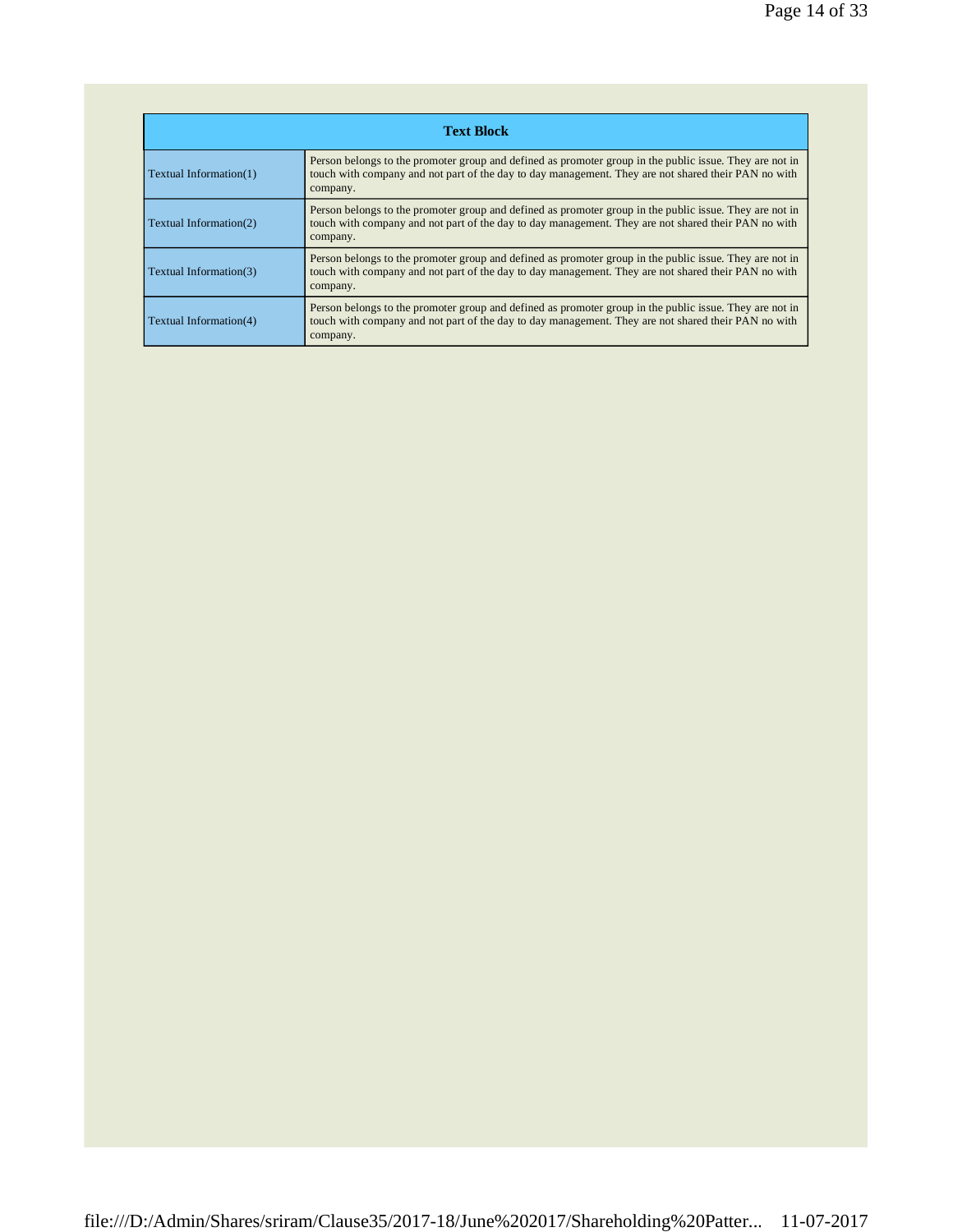| Any Other (specify)                                                                                                                                                                   |                                                               |                       |  |  |
|---------------------------------------------------------------------------------------------------------------------------------------------------------------------------------------|---------------------------------------------------------------|-----------------------|--|--|
| Searial No.                                                                                                                                                                           | $\mathbf{1}$                                                  |                       |  |  |
| Category                                                                                                                                                                              | <b>Bodies Corporate</b>                                       | Click here to go back |  |  |
| Name of the<br>Shareholders (I)                                                                                                                                                       | RAVILEELA GRANITES LIMITED                                    |                       |  |  |
| PAN(II)                                                                                                                                                                               | AABCR0721R                                                    | Total                 |  |  |
| No. of the<br>Shareholders (I)                                                                                                                                                        | $\mathbf{1}$                                                  | $\mathbf{1}$          |  |  |
| No. of fully paid<br>up equity shares<br>held (IV)                                                                                                                                    | 1511000                                                       | 1511000               |  |  |
| No. Of Partly paid-<br>up equity shares<br>held(V)                                                                                                                                    |                                                               |                       |  |  |
| No. Of shares<br>underlying<br>Depository<br>Receipts (VI)                                                                                                                            |                                                               |                       |  |  |
| Total nos. shares<br>held $(VII) = (IV) +$<br>$(V)$ + $(VI)$                                                                                                                          | 1511000                                                       | 1511000               |  |  |
| Shareholding as a<br>% of total no. of<br>shares (calculated<br>as per SCRR,<br>1957) (VIII) As a<br>% of $(A+B+C2)$                                                                  | 13.04                                                         | 13.04                 |  |  |
|                                                                                                                                                                                       | Number of Voting Rights held in each class of securities (IX) |                       |  |  |
| Class eg: $\mathbf{X}$                                                                                                                                                                | 1511000                                                       | 1511000               |  |  |
| Class eg:y                                                                                                                                                                            |                                                               |                       |  |  |
| Total                                                                                                                                                                                 | 1511000                                                       | 1511000               |  |  |
| Total as a % of<br><b>Total Voting rights</b>                                                                                                                                         | 13.04                                                         | 13.04                 |  |  |
| No. Of Shares<br>Underlying<br>Outstanding<br>convertible<br>securities $(X)$                                                                                                         |                                                               |                       |  |  |
| No. of Shares<br>Underlying<br>Outstanding<br>Warrants (Xi)                                                                                                                           |                                                               |                       |  |  |
| No. Of Shares<br>Underlying<br>Outstanding<br>convertible<br>securities and No.<br>Of Warrants (Xi)<br>(a)                                                                            |                                                               |                       |  |  |
| Shareholding, as a<br>% assuming full<br>conversion of<br>convertible<br>securities (as a<br>percentage of<br>diluted share<br>capital) (XI)= (VII)<br>$+(X)$ As a % of<br>$(A+B+C2)$ | 13.04                                                         | 13.04                 |  |  |
| Number of Locked in shares (XII)                                                                                                                                                      |                                                               |                       |  |  |
| No. $(a)$                                                                                                                                                                             |                                                               |                       |  |  |
| As a % of total<br>Shares held (b)                                                                                                                                                    |                                                               |                       |  |  |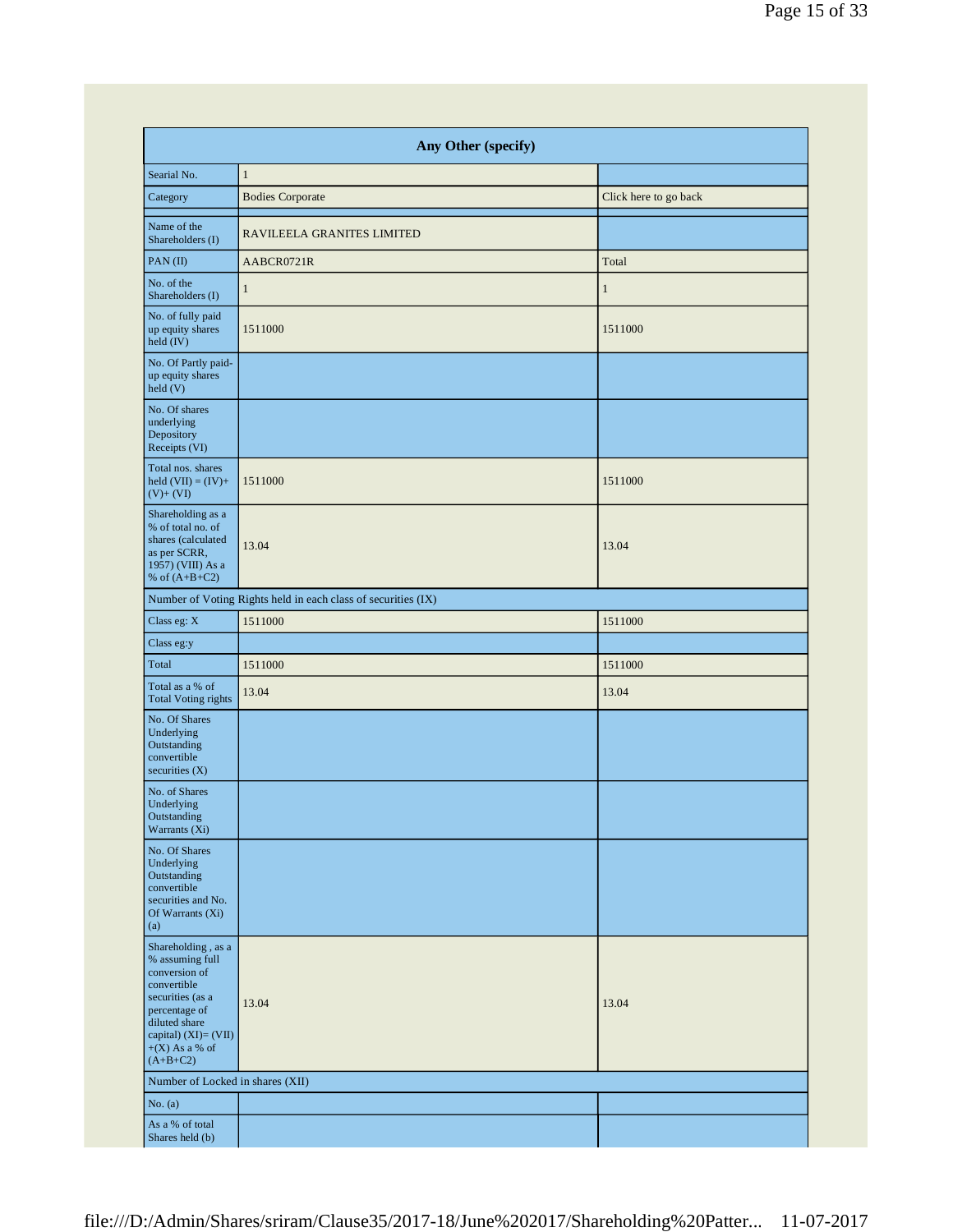|                                                                      | Number of Shares pledged or otherwise encumbered (XIII) |         |  |  |
|----------------------------------------------------------------------|---------------------------------------------------------|---------|--|--|
| No. (a)                                                              |                                                         |         |  |  |
| As a % of total<br>Shares held (b)                                   |                                                         |         |  |  |
| Number of equity<br>shares held in<br>dematerialized<br>form $(XIV)$ | 1511000                                                 | 1511000 |  |  |
| Reason for not<br>providing PAN                                      |                                                         |         |  |  |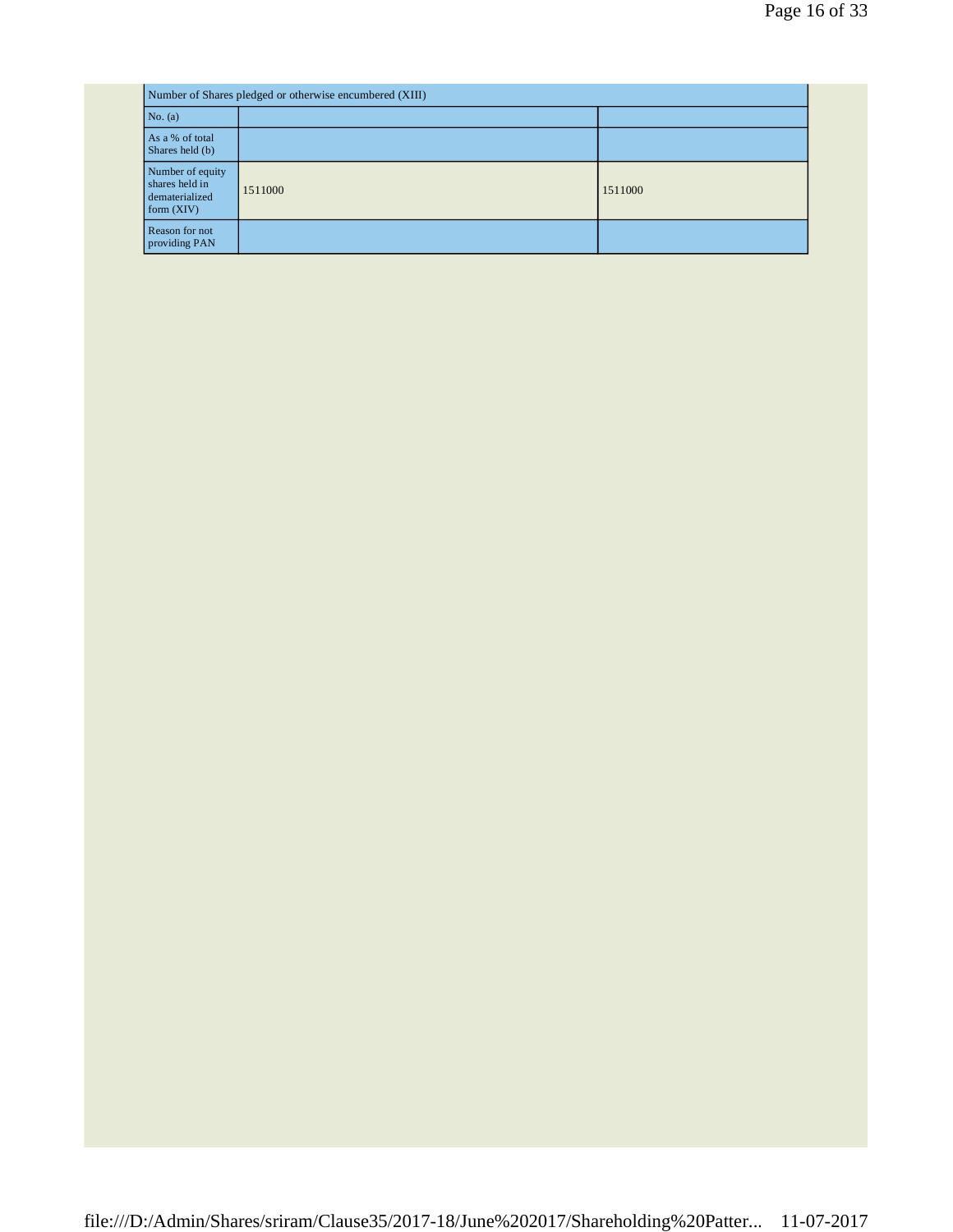| Individuals (NonResident Individuals/ Foreign Individuals)                                                                                                                                |                                                               |                                                  |                                  |                               |                                 |                                  |                                  |
|-------------------------------------------------------------------------------------------------------------------------------------------------------------------------------------------|---------------------------------------------------------------|--------------------------------------------------|----------------------------------|-------------------------------|---------------------------------|----------------------------------|----------------------------------|
| Searial No.                                                                                                                                                                               | $\mathbf{1}$                                                  | $\overline{c}$                                   | 3                                | $\overline{4}$                | 5                               | 6                                | $\overline{7}$                   |
| Name of the<br>Shareholders (I)                                                                                                                                                           | <b>RAMACHANDRA</b><br><b>RAO NEMANI</b>                       | <b>JANAKIRAMA</b><br><b>VARMA</b><br><b>MEKA</b> | <b>SHARMILA</b><br><b>NEMANI</b> | <b>SUNIL</b><br><b>NEMANI</b> | <b>MURTHY</b><br><b>MUTYALA</b> | <b>VINITHA P</b><br><b>VARMA</b> | <b>PRATHIMA</b><br><b>NEMANI</b> |
| PAN(II)                                                                                                                                                                                   | AFUPN8077R                                                    | AQXPM5086F                                       | AXAPN2501L                       | AWRPN7930M                    | AQZPM9058R                      | ZZZZZ9999Z                       | ZZZZZ9999Z                       |
| No. of fully<br>paid up equity<br>shares held (IV)                                                                                                                                        | 2458760                                                       | 1085270                                          | 496700                           | 373600                        | 351150                          | 250300                           | 233400                           |
| No. Of Partly<br>paid-up equity<br>shares held (V)                                                                                                                                        |                                                               |                                                  |                                  |                               |                                 |                                  |                                  |
| No. Of shares<br>underlying<br>Depository<br>Receipts (VI)                                                                                                                                |                                                               |                                                  |                                  |                               |                                 |                                  |                                  |
| Total nos.<br>shares held<br>$(VII) = (IV) +$<br>$(V)$ + $(VI)$                                                                                                                           | 2458760                                                       | 1085270                                          | 496700                           | 373600                        | 351150                          | 250300                           | 233400                           |
| Shareholding as<br>a % of total no.<br>of shares<br>(calculated as<br>per SCRR,<br>1957) (VIII) As<br>a % of<br>$(A+B+C2)$                                                                | 21.22                                                         | 9.37                                             | 4.29                             | 3.22                          | 3.03                            | 2.16                             | 2.01                             |
|                                                                                                                                                                                           | Number of Voting Rights held in each class of securities (IX) |                                                  |                                  |                               |                                 |                                  |                                  |
| Class eg: $X$                                                                                                                                                                             | 2458760                                                       | 1085270                                          | 496700                           | 373600                        | 351150                          | 250300                           | 233400                           |
| Class eg:y                                                                                                                                                                                |                                                               |                                                  |                                  |                               |                                 |                                  |                                  |
| Total                                                                                                                                                                                     | 2458760                                                       | 1085270                                          | 496700                           | 373600                        | 351150                          | 250300                           | 233400                           |
| Total as a % of<br><b>Total Voting</b><br>rights                                                                                                                                          | 21.22                                                         | 9.37                                             | 4.29                             | 3.22                          | 3.03                            | 2.16                             | 2.01                             |
| No. Of Shares<br>Underlying<br>Outstanding<br>convertible<br>securities (X)                                                                                                               |                                                               |                                                  |                                  |                               |                                 |                                  |                                  |
| No. of Shares<br>Underlying<br>Outstanding<br>Warrants (Xi)                                                                                                                               |                                                               |                                                  |                                  |                               |                                 |                                  |                                  |
| No. Of Shares<br>Underlying<br>Outstanding<br>convertible<br>securities and<br>No. Of<br>Warrants (Xi)<br>(a)                                                                             |                                                               |                                                  |                                  |                               |                                 |                                  |                                  |
| Shareholding,<br>as a %<br>assuming full<br>conversion of<br>convertible<br>securities (as a<br>percentage of<br>diluted share<br>capital) $(XI)=$<br>$(VII)+(X)$ As a<br>% of $(A+B+C2)$ | 21.22                                                         | 9.37                                             | 4.29                             | 3.22                          | 3.03                            | 2.16                             | 2.01                             |
|                                                                                                                                                                                           | Number of Locked in shares (XII)                              |                                                  |                                  |                               |                                 |                                  |                                  |
| No. (a)                                                                                                                                                                                   |                                                               |                                                  |                                  |                               |                                 |                                  |                                  |
|                                                                                                                                                                                           |                                                               |                                                  |                                  |                               |                                 |                                  |                                  |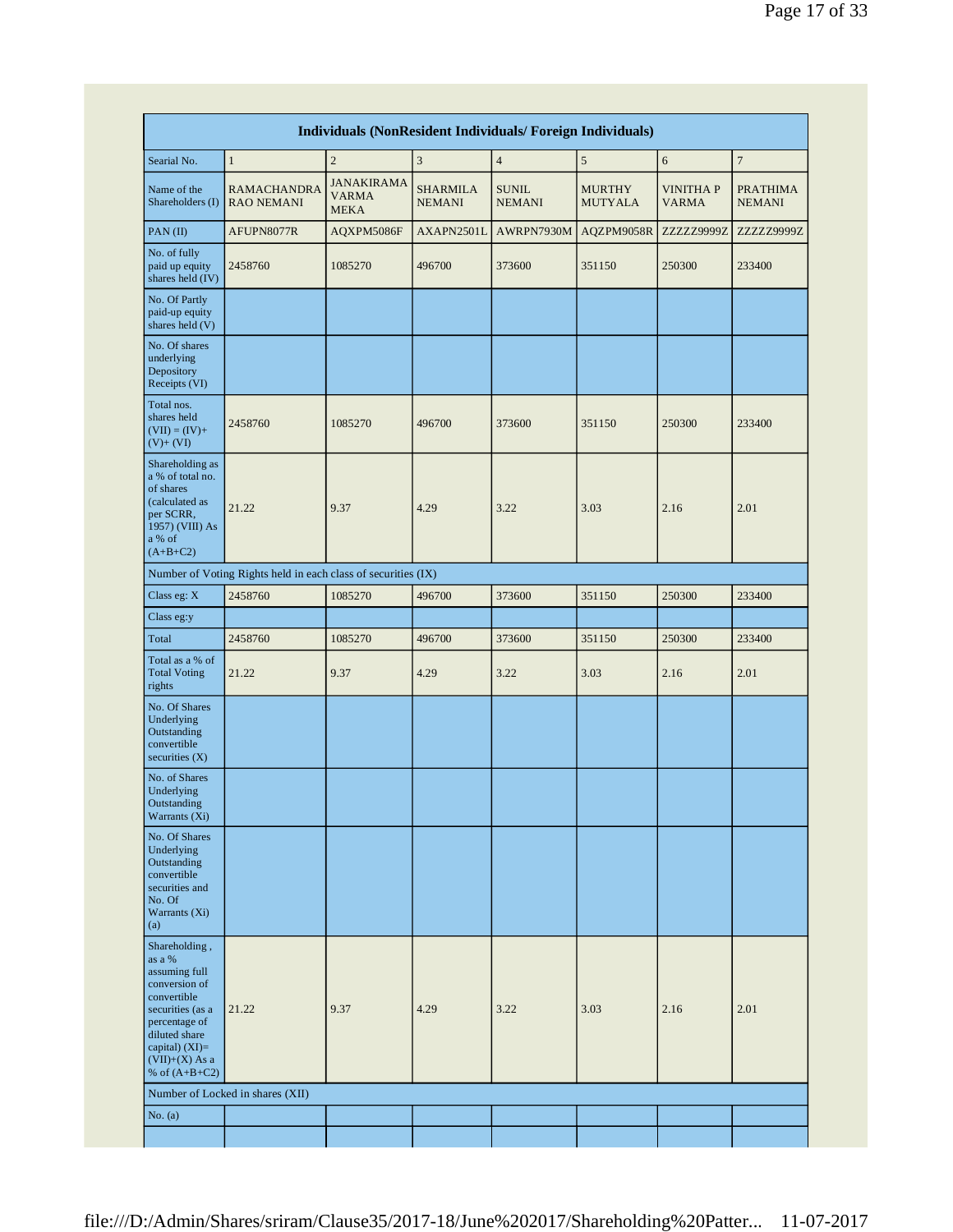| As a % of total<br>Shares held (b)                                      |                                                         |         |              |          |        |                               |                               |
|-------------------------------------------------------------------------|---------------------------------------------------------|---------|--------------|----------|--------|-------------------------------|-------------------------------|
|                                                                         | Number of Shares pledged or otherwise encumbered (XIII) |         |              |          |        |                               |                               |
| No. $(a)$                                                               |                                                         |         |              |          |        |                               |                               |
| As a % of total<br>Shares held (b)                                      |                                                         |         |              |          |        |                               |                               |
| Number of<br>equity shares<br>held in<br>dematerialized<br>form $(XIV)$ | 2458760                                                 | 1085270 | $\mathbf{0}$ | $\theta$ | 351150 | $\theta$                      | $\mathbf{0}$                  |
|                                                                         | Reason for not providing PAN                            |         |              |          |        |                               |                               |
| Reason for not<br>providing PAN                                         |                                                         |         |              |          |        | Textual<br>Information<br>(1) | Textual<br>Information<br>(2) |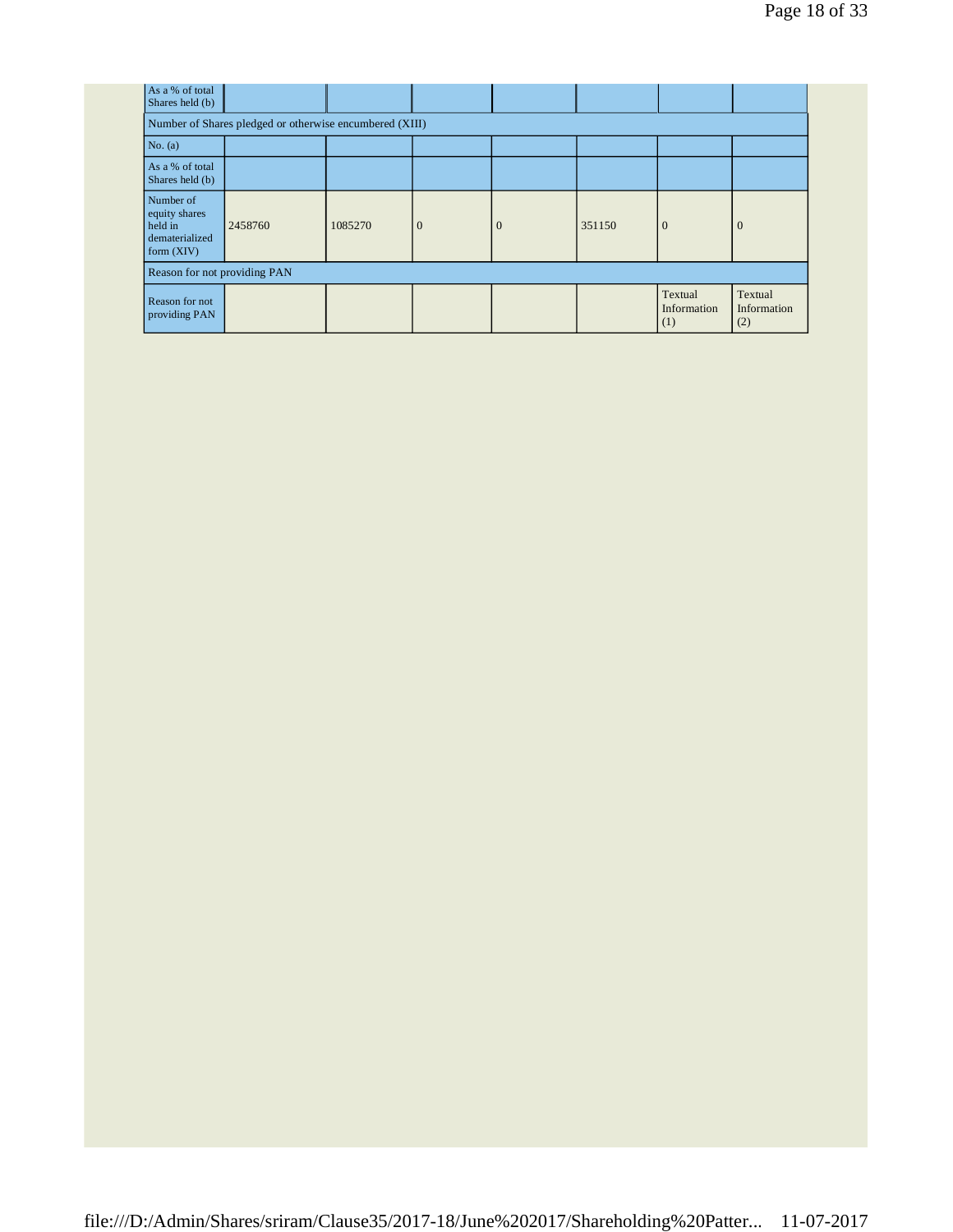|                                                                                                                                                                                          | Individuals (NonResident Individuals/ Foreign Individuals)    |                                         |                                     |                          |
|------------------------------------------------------------------------------------------------------------------------------------------------------------------------------------------|---------------------------------------------------------------|-----------------------------------------|-------------------------------------|--------------------------|
| Searial No.                                                                                                                                                                              | 8                                                             | 9                                       | 10                                  |                          |
| Name of the<br>Shareholders (I)                                                                                                                                                          | <b>CHANDRALEKHA</b><br><b>MEKA</b>                            | <b>KROTHAPALLI</b><br><b>ANJANEYULU</b> | <b>KRISHNA VARMA</b><br><b>MEKA</b> | Click here to go<br>back |
| PAN(II)                                                                                                                                                                                  | ATUPM2351D                                                    | AQRPK0778N                              | ZZZZZ9999Z                          | Total                    |
| No. of fully paid<br>up equity shares<br>held (IV)                                                                                                                                       | 60000                                                         | 5022                                    | 6270                                | 5320472                  |
| No. Of Partly paid-<br>up equity shares<br>held(V)                                                                                                                                       |                                                               |                                         |                                     |                          |
| No. Of shares<br>underlying<br>Depository<br>Receipts (VI)                                                                                                                               |                                                               |                                         |                                     |                          |
| Total nos. shares<br>held $(VII) = (IV) +$<br>$(V)$ + $(VI)$                                                                                                                             | 60000                                                         | 5022                                    | 6270                                | 5320472                  |
| Shareholding as a<br>% of total no. of<br>shares (calculated<br>as per SCRR,<br>1957) (VIII) As a<br>% of $(A+B+C2)$                                                                     | 0.52                                                          | 0.04                                    | 0.05                                | 45.92                    |
|                                                                                                                                                                                          | Number of Voting Rights held in each class of securities (IX) |                                         |                                     |                          |
| Class eg: X                                                                                                                                                                              | 60000                                                         | 5022                                    | 6270                                | 5320472                  |
| Class eg:y                                                                                                                                                                               |                                                               |                                         |                                     |                          |
| Total                                                                                                                                                                                    | 60000                                                         | 5022                                    | 6270                                | 5320472                  |
| Total as a % of<br><b>Total Voting rights</b>                                                                                                                                            | 0.52                                                          | 0.04                                    | 0.05                                | 45.92                    |
| No. Of Shares<br>Underlying<br>Outstanding<br>convertible<br>securities $(X)$                                                                                                            |                                                               |                                         |                                     |                          |
| No. of Shares<br>Underlying<br>Outstanding<br>Warrants (Xi)                                                                                                                              |                                                               |                                         |                                     |                          |
| No. Of Shares<br>Underlying<br>Outstanding<br>convertible<br>securities and No.<br>Of Warrants (Xi)<br>(a)                                                                               |                                                               |                                         |                                     |                          |
| Shareholding, as a<br>% assuming full<br>conversion of<br>convertible<br>securities (as a<br>percentage of<br>diluted share<br>capital) $(XI) = (VII)$<br>$+(X)$ As a % of<br>$(A+B+C2)$ | 0.52                                                          | 0.04                                    | 0.05                                | 45.92                    |
| Number of Locked in shares (XII)                                                                                                                                                         |                                                               |                                         |                                     |                          |
| No. (a)                                                                                                                                                                                  |                                                               |                                         |                                     |                          |
| As a % of total<br>Shares held (b)                                                                                                                                                       |                                                               |                                         |                                     |                          |
|                                                                                                                                                                                          | Number of Shares pledged or otherwise encumbered (XIII)       |                                         |                                     |                          |
| No. $(a)$                                                                                                                                                                                |                                                               |                                         |                                     |                          |
| As a % of total<br>Shares held (b)                                                                                                                                                       |                                                               |                                         |                                     |                          |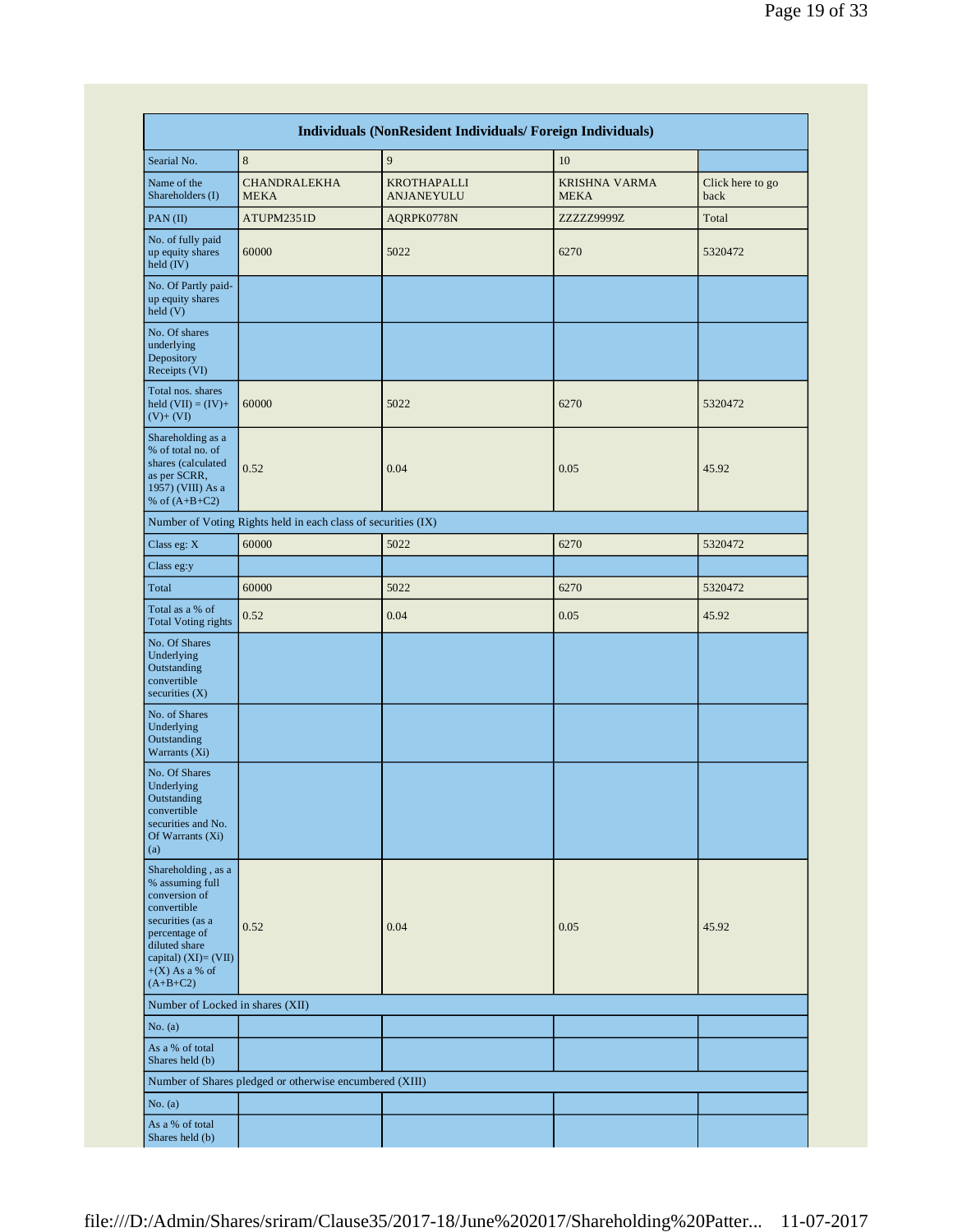| Number of equity<br>shares held in<br>dematerialized<br>form $(XIV)$ | 60000                        | 5022 | U                      | 3960202 |  |  |
|----------------------------------------------------------------------|------------------------------|------|------------------------|---------|--|--|
|                                                                      | Reason for not providing PAN |      |                        |         |  |  |
| Reason for not<br>providing PAN                                      |                              |      | Textual Information(3) |         |  |  |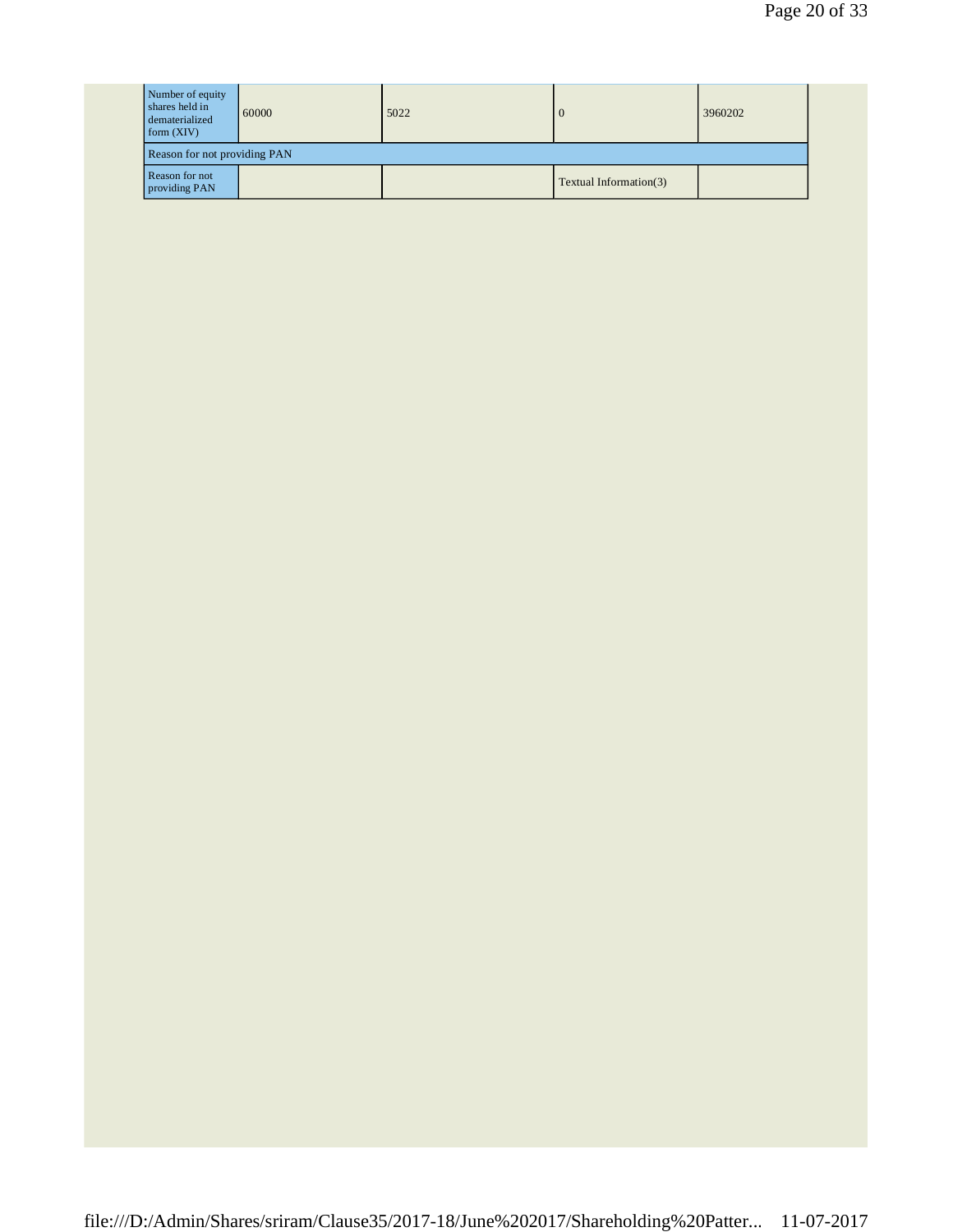| <b>Text Block</b>      |                                                                                                                                                                                                                            |  |  |
|------------------------|----------------------------------------------------------------------------------------------------------------------------------------------------------------------------------------------------------------------------|--|--|
| Textual Information(1) | Person belongs to the promoter group and defined as promoter group in the public issue. They are not in<br>touch with company and not part of the day to day management. They are not shared their PAN no with<br>company  |  |  |
| Textual Information(2) | Promoter Group person is NRI applied for PAN but it is rejected, now again they are in process of re-<br>applying for PAN No.                                                                                              |  |  |
| Textual Information(3) | Person belongs to the promoter group and defined as promoter group in the public issue. They are not in<br>touch with company and not part of the day to day management. They are not shared their PAN no with<br>company. |  |  |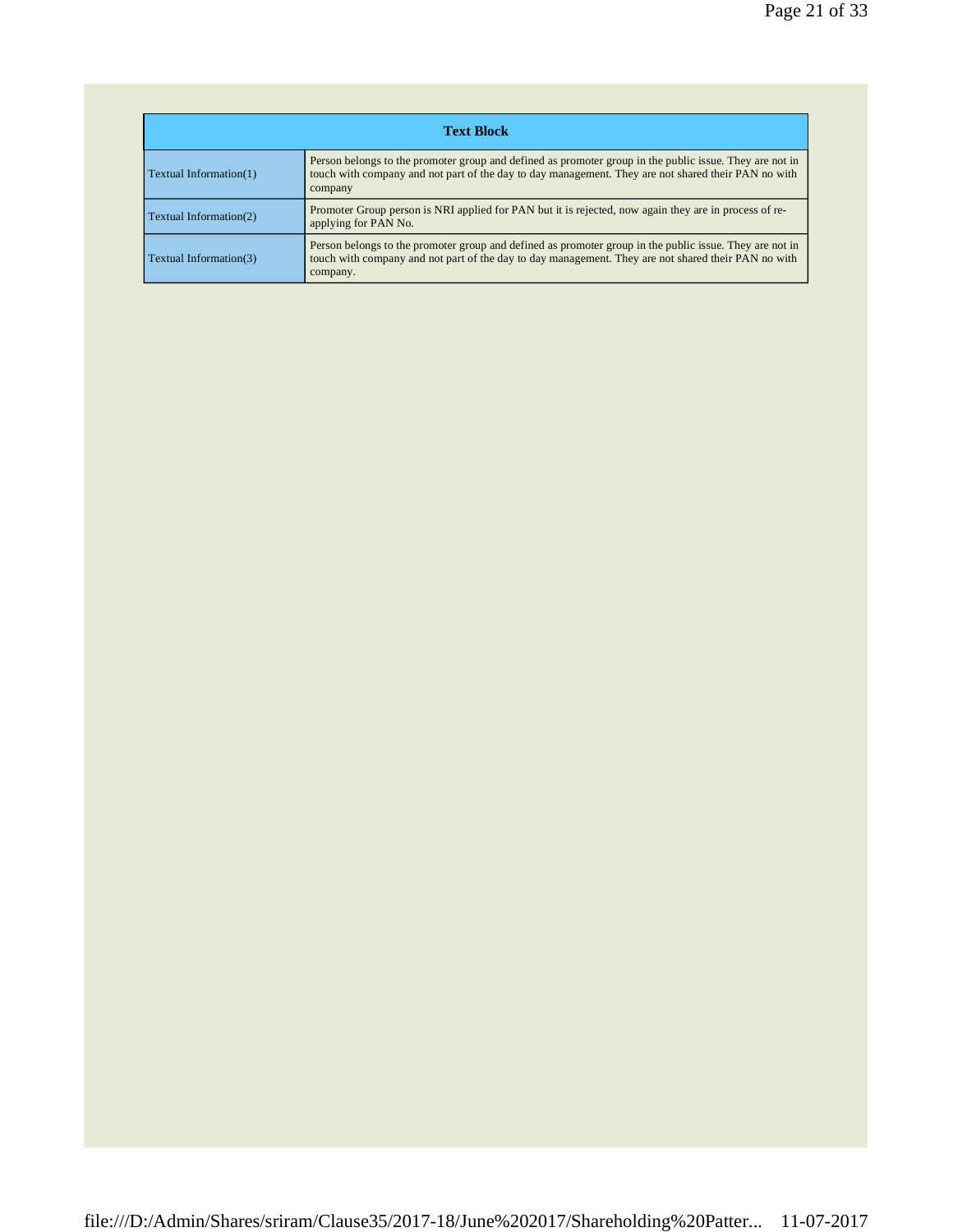| Any Other (specify)                                                                                                                                                                                                                     |                                                               |                                                     |                          |  |
|-----------------------------------------------------------------------------------------------------------------------------------------------------------------------------------------------------------------------------------------|---------------------------------------------------------------|-----------------------------------------------------|--------------------------|--|
| Searial No.                                                                                                                                                                                                                             | $\mathbf{1}$                                                  | $\overline{2}$                                      |                          |  |
| Category                                                                                                                                                                                                                                | Other                                                         | Other                                               |                          |  |
| Name of the<br>Shareholders (I)                                                                                                                                                                                                         | RAM NEMANI DEF. BEN. PENSION PLAN<br><b>TRUST</b>             | VARMA J MEKA DEF. BEN. PENSION PLAN<br><b>TRUST</b> | Click here to go<br>back |  |
| PAN(II)                                                                                                                                                                                                                                 | ZZZZZ9999Z                                                    | ZZZZZ9999Z                                          | Total                    |  |
| No. of the<br>Shareholders (I)                                                                                                                                                                                                          | $\mathbf{1}$                                                  | $\mathbf{1}$                                        | $\mathbf{2}$             |  |
| No. of fully paid<br>up equity shares<br>held (IV)                                                                                                                                                                                      | 1087600                                                       | 203300                                              | 1290900                  |  |
| No. Of Partly paid-<br>up equity shares<br>held(V)                                                                                                                                                                                      |                                                               |                                                     |                          |  |
| No. Of shares<br>underlying<br>Depository<br>Receipts (VI)                                                                                                                                                                              |                                                               |                                                     |                          |  |
| Total nos. shares<br>held $(VII) = (IV) +$<br>$(V)$ + $(VI)$                                                                                                                                                                            | 1087600                                                       | 203300                                              | 1290900                  |  |
| Shareholding as a<br>% of total no. of<br>shares (calculated<br>as per SCRR,<br>1957) (VIII) As a<br>% of $(A+B+C2)$                                                                                                                    | 9.39                                                          | 1.75                                                | 11.14                    |  |
|                                                                                                                                                                                                                                         | Number of Voting Rights held in each class of securities (IX) |                                                     |                          |  |
| Class eg: X                                                                                                                                                                                                                             | 1087600                                                       | 203300                                              | 1290900                  |  |
| Class eg:y                                                                                                                                                                                                                              |                                                               |                                                     |                          |  |
| Total                                                                                                                                                                                                                                   | 1087600                                                       | 203300                                              | 1290900                  |  |
| Total as a % of<br><b>Total Voting rights</b>                                                                                                                                                                                           | 9.39                                                          | 1.75                                                | 11.14                    |  |
| No. Of Shares<br>Underlying<br>Outstanding                                                                                                                                                                                              |                                                               |                                                     |                          |  |
| convertible<br>securities $(X)$                                                                                                                                                                                                         |                                                               |                                                     |                          |  |
| No. of Shares<br>Underlying<br>Outstanding<br>Warrants (Xi)                                                                                                                                                                             |                                                               |                                                     |                          |  |
| No. Of Shares<br>Underlying<br>Outstanding<br>convertible<br>securities and No.<br>Of Warrants (Xi)<br>(a)                                                                                                                              |                                                               |                                                     |                          |  |
|                                                                                                                                                                                                                                         | 9.39                                                          | 1.75                                                | 11.14                    |  |
|                                                                                                                                                                                                                                         |                                                               |                                                     |                          |  |
| Shareholding, as a<br>% assuming full<br>conversion of<br>convertible<br>securities (as a<br>percentage of<br>diluted share<br>capital) $(XI) = (VII)$<br>$+(X)$ As a % of<br>$(A+B+C2)$<br>Number of Locked in shares (XII)<br>No. (a) |                                                               |                                                     |                          |  |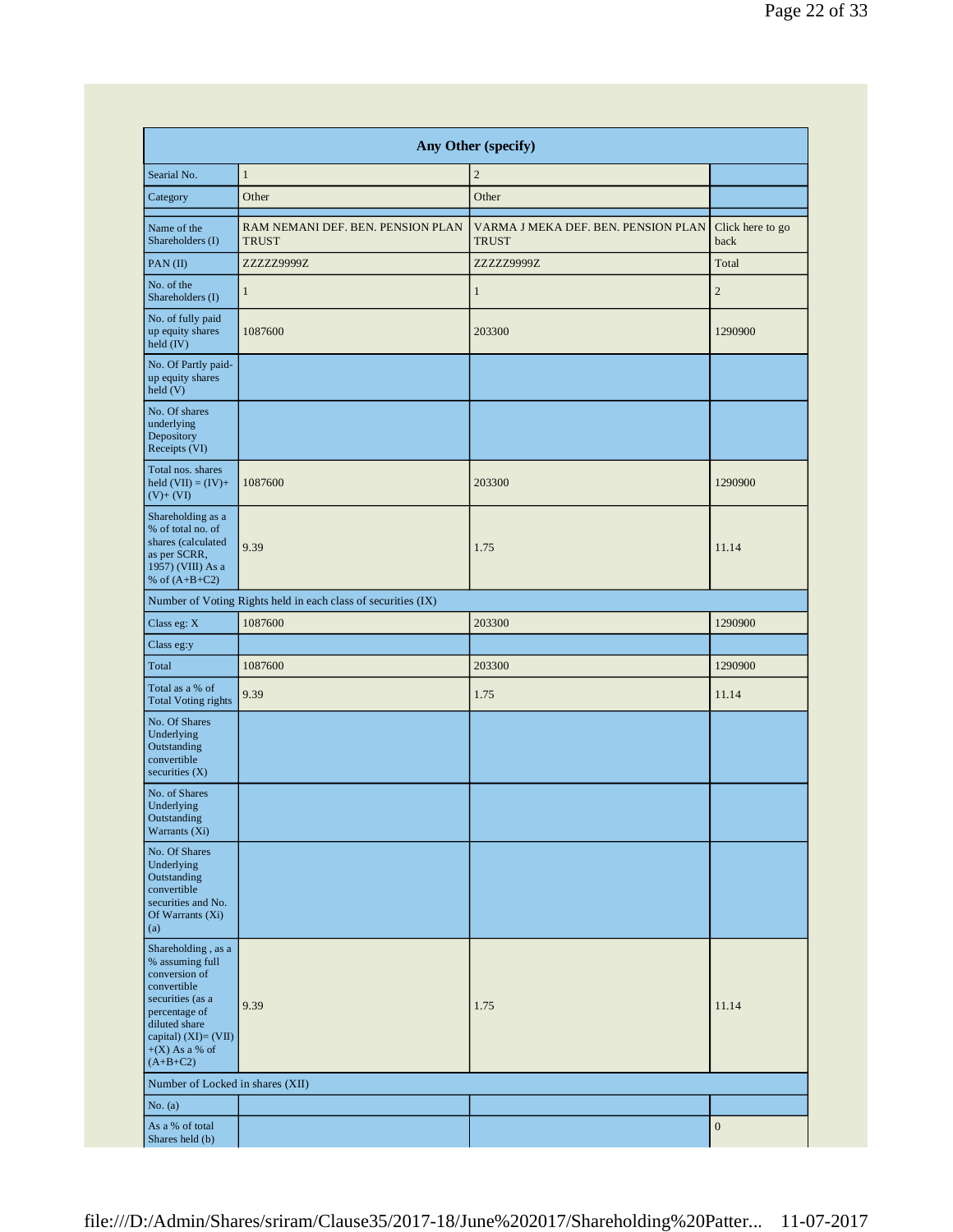|                                                                      | Number of Shares pledged or otherwise encumbered (XIII) |          |                |  |  |
|----------------------------------------------------------------------|---------------------------------------------------------|----------|----------------|--|--|
| No. (a)                                                              |                                                         |          |                |  |  |
| As a % of total<br>Shares held (b)                                   |                                                         |          | $\theta$       |  |  |
| Number of equity<br>shares held in<br>dematerialized<br>form $(XIV)$ | $\overline{0}$                                          | $\Omega$ | $\overline{0}$ |  |  |
| Reason for not<br>providing PAN                                      | 14                                                      | 15       |                |  |  |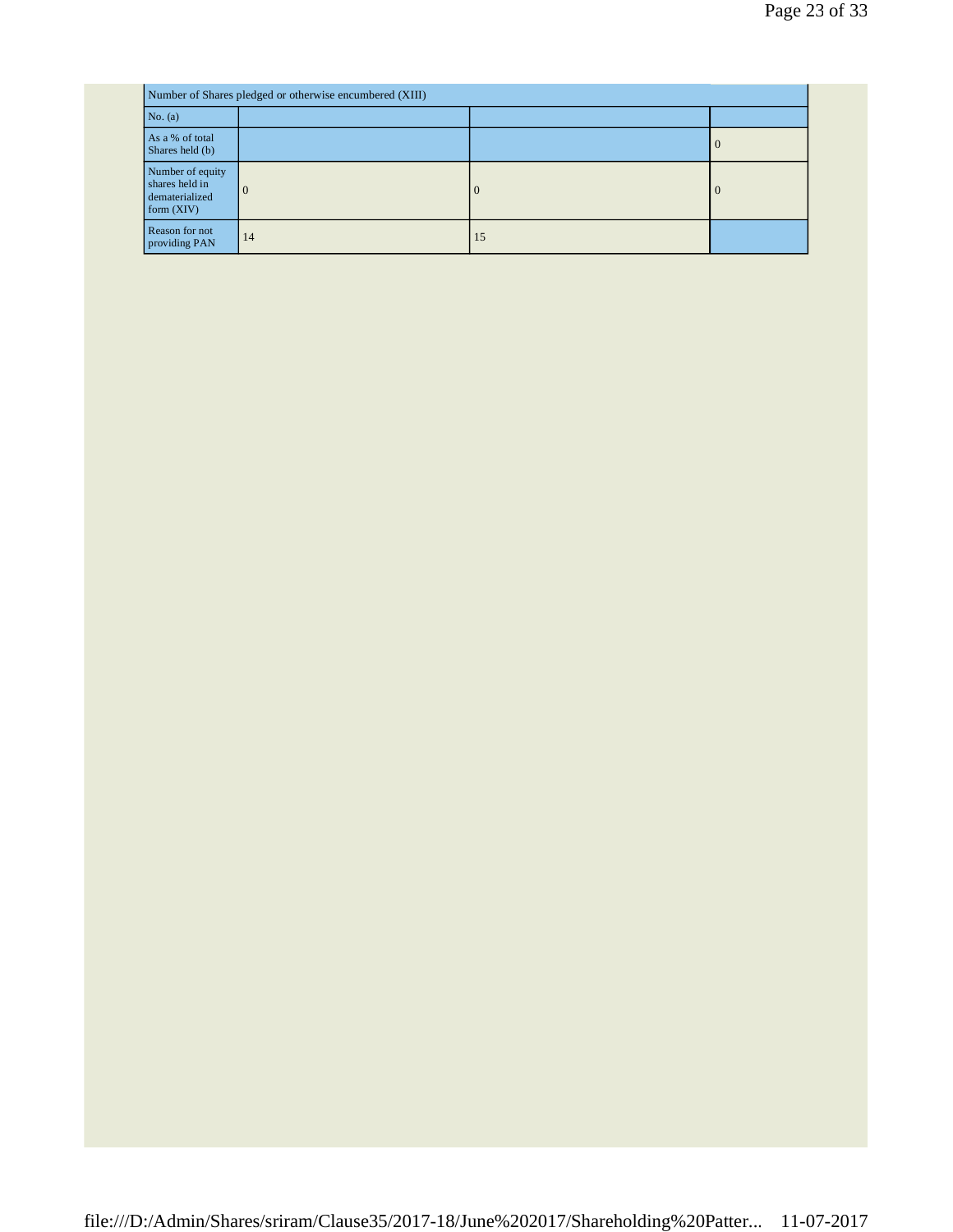| <b>Text Block</b>             |                                                                                                                                        |  |  |
|-------------------------------|----------------------------------------------------------------------------------------------------------------------------------------|--|--|
| <b>Textual Information(1)</b> | This is shown in promoter group and it is Foriegn Body trust. They are not able to obtain the PAN card<br>as it is foriegn body trust. |  |  |
| Textual Information(2)        | This is shown in promoter group and it is Foriegn Body trust. They are not able to obtain the PAN card<br>as it is foriegn body trust. |  |  |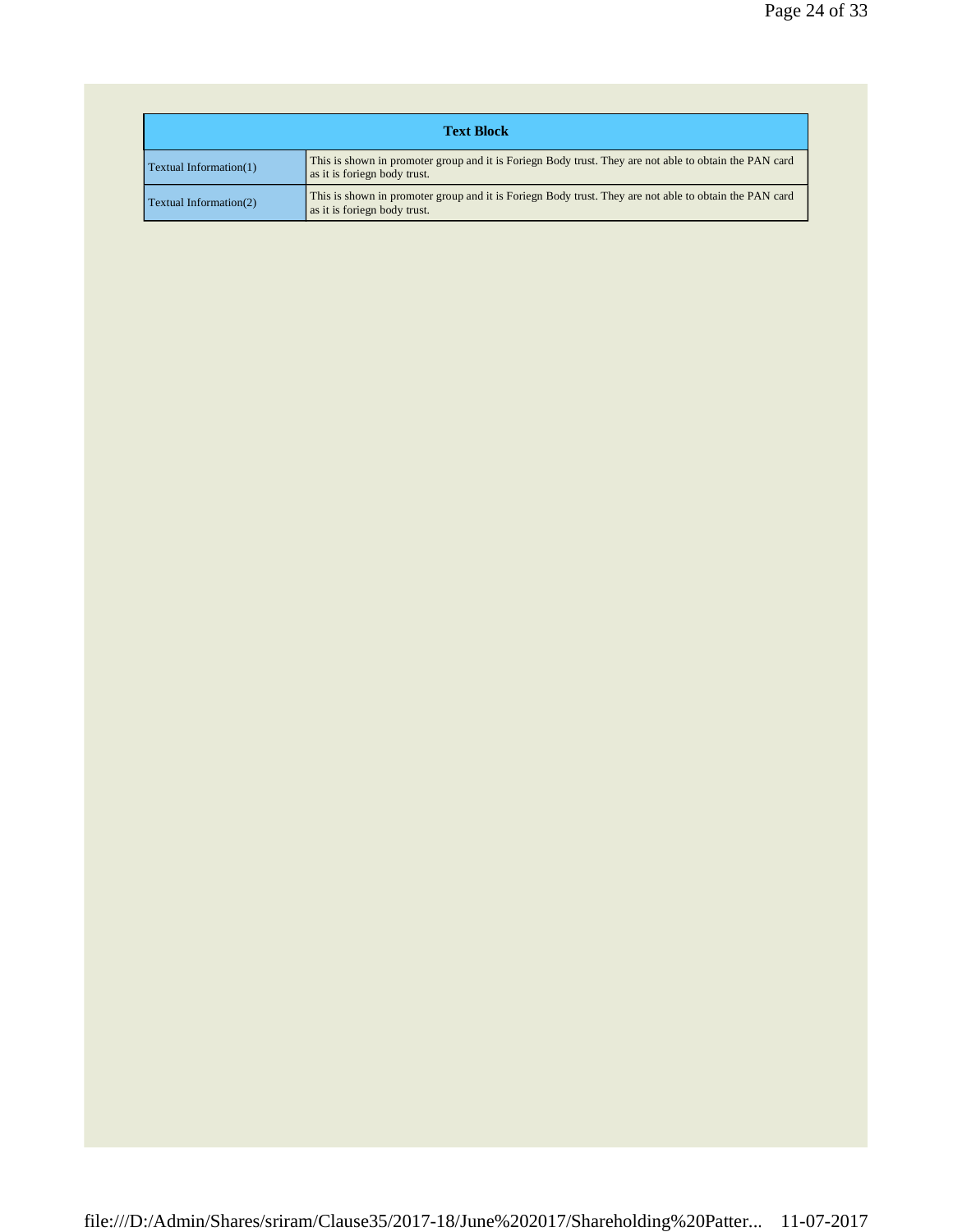| Individuals - ii. Individual shareholders holding nominal share capital in excess of Rs. 2 lakhs.                                                                                        |                                                               |                          |                        |                       |
|------------------------------------------------------------------------------------------------------------------------------------------------------------------------------------------|---------------------------------------------------------------|--------------------------|------------------------|-----------------------|
| Searial No.                                                                                                                                                                              | $\mathbf{1}$                                                  | $\overline{c}$           | 3                      |                       |
| Name of the<br>Shareholders (I)                                                                                                                                                          | <b>ADISHESHA B REDDY</b>                                      | PENMETSA SATYAVATI VARMA | <b>MARNI RAMA DEVI</b> | Click here to go back |
| PAN(II)                                                                                                                                                                                  | ALLPR1796C                                                    | ZZZZZ9999Z               | ZZZZZ9999Z             | Total                 |
| No. of fully paid<br>up equity shares<br>held (IV)                                                                                                                                       | 197000                                                        | 662400                   | 234700                 | 1094100               |
| No. Of Partly paid-<br>up equity shares<br>held (V)                                                                                                                                      |                                                               |                          |                        |                       |
| No. Of shares<br>underlying<br>Depository<br>Receipts (VI)                                                                                                                               |                                                               |                          |                        |                       |
| Total nos. shares<br>held $(VII) = (IV) +$<br>$(V)+ (VI)$                                                                                                                                | 197000                                                        | 662400                   | 234700                 | 1094100               |
| Shareholding as a<br>% of total no. of<br>shares (calculated<br>as per SCRR,<br>1957) (VIII) As a<br>% of $(A+B+C2)$                                                                     | 1.7                                                           | 5.72                     | 2.03                   | 9.44                  |
|                                                                                                                                                                                          | Number of Voting Rights held in each class of securities (IX) |                          |                        |                       |
| Class eg: X                                                                                                                                                                              | 197000                                                        | 662400                   | 234700                 | 1094100               |
| Class eg:y                                                                                                                                                                               |                                                               |                          |                        |                       |
| Total                                                                                                                                                                                    | 197000                                                        | 662400                   | 234700                 | 1094100               |
| Total as a % of<br><b>Total Voting rights</b>                                                                                                                                            | 1.7                                                           | 5.72                     | 2.03                   | 9.44                  |
| No. Of Shares<br>Underlying<br>Outstanding<br>convertible<br>securities $(X)$                                                                                                            |                                                               |                          |                        |                       |
| No. of Shares<br>Underlying<br>Outstanding<br>Warrants (Xi)                                                                                                                              |                                                               |                          |                        |                       |
| No. Of Shares<br>Underlying<br>Outstanding<br>convertible<br>securities and No.<br>Of Warrants (Xi)<br>(a)                                                                               |                                                               |                          |                        |                       |
| Shareholding, as a<br>% assuming full<br>conversion of<br>convertible<br>securities (as a<br>percentage of<br>diluted share<br>capital) $(XI) = (VII)$<br>$+(X)$ As a % of<br>$(A+B+C2)$ | 1.7                                                           | 5.72                     | 2.03                   | 9.44                  |
| Number of Locked in shares (XII)                                                                                                                                                         |                                                               |                          |                        |                       |
| No. (a)                                                                                                                                                                                  |                                                               |                          |                        |                       |
| As a % of total<br>Shares held (b)                                                                                                                                                       |                                                               |                          |                        |                       |
| Number of equity<br>shares held in<br>dematerialized<br>form $(XIV)$                                                                                                                     | 196800                                                        | 662400                   | $\boldsymbol{0}$       | 859200                |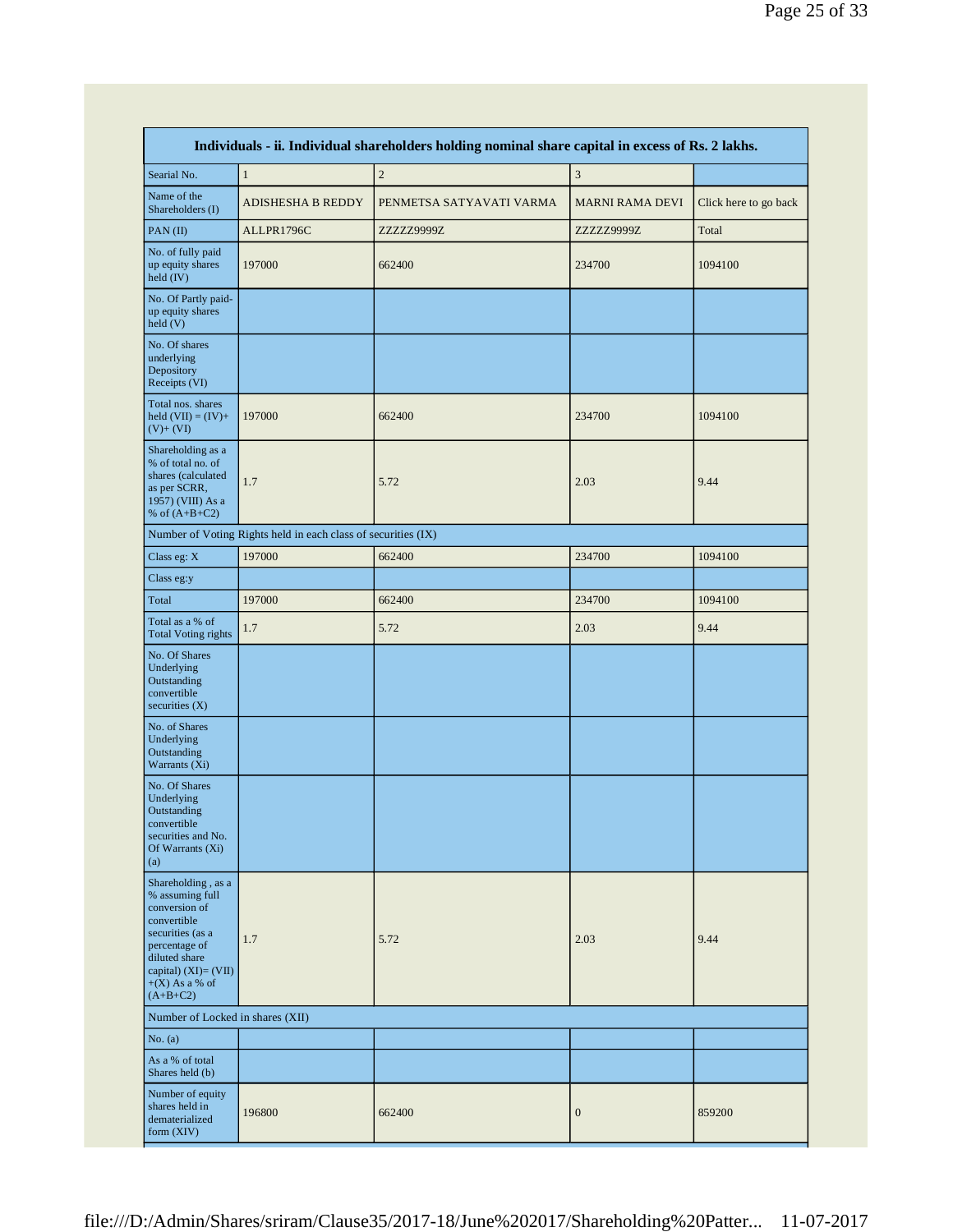| <b>Reason for not providing PAN</b> |  |                        |                               |  |
|-------------------------------------|--|------------------------|-------------------------------|--|
| Reason for not<br>providing PAN     |  | Textual Information(1) | <b>Textual Information(2)</b> |  |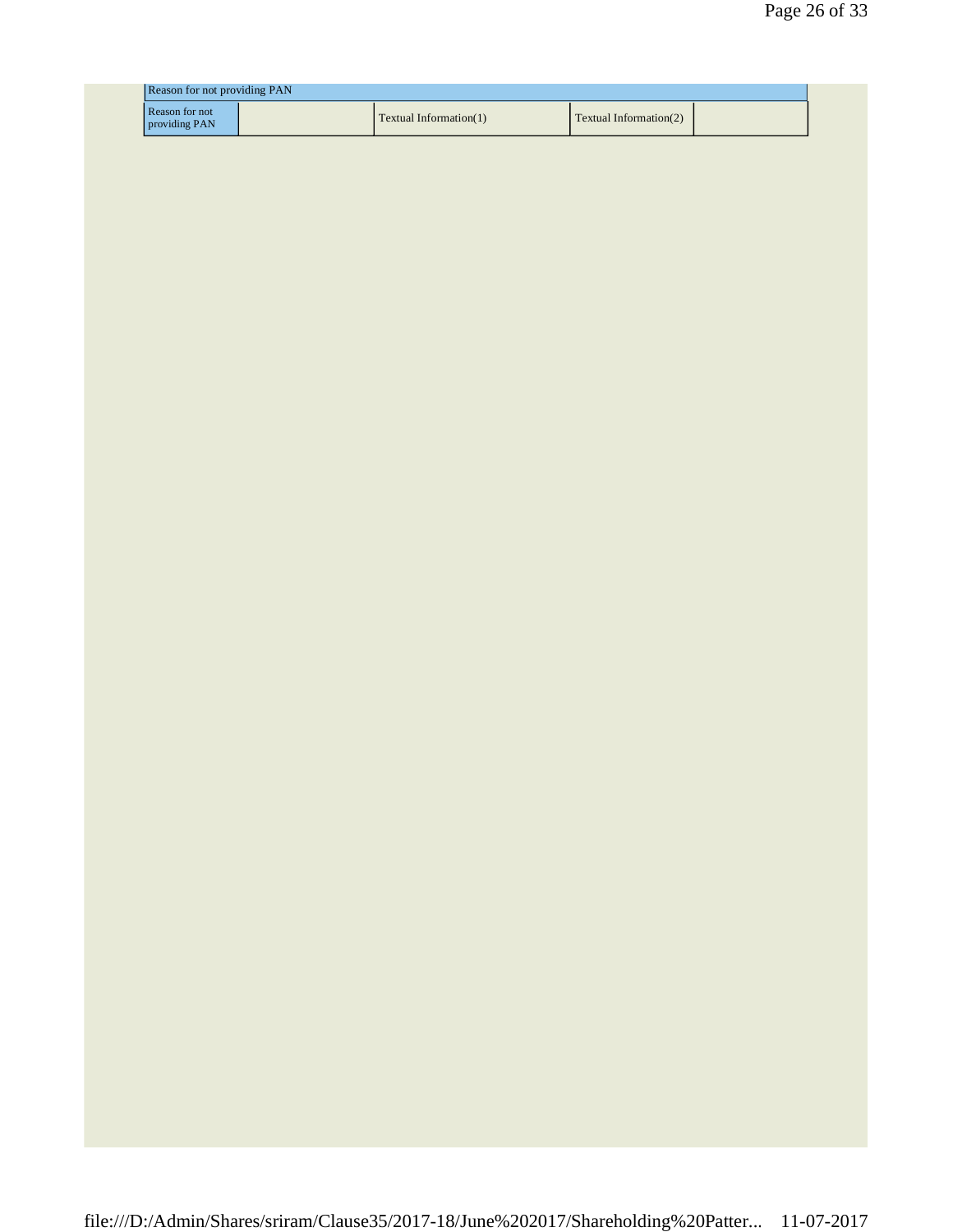| <b>Text Block</b>      |                              |  |
|------------------------|------------------------------|--|
| Textual Information(1) | Not updated with depository  |  |
| Textual Information(2) | Not submitted to the company |  |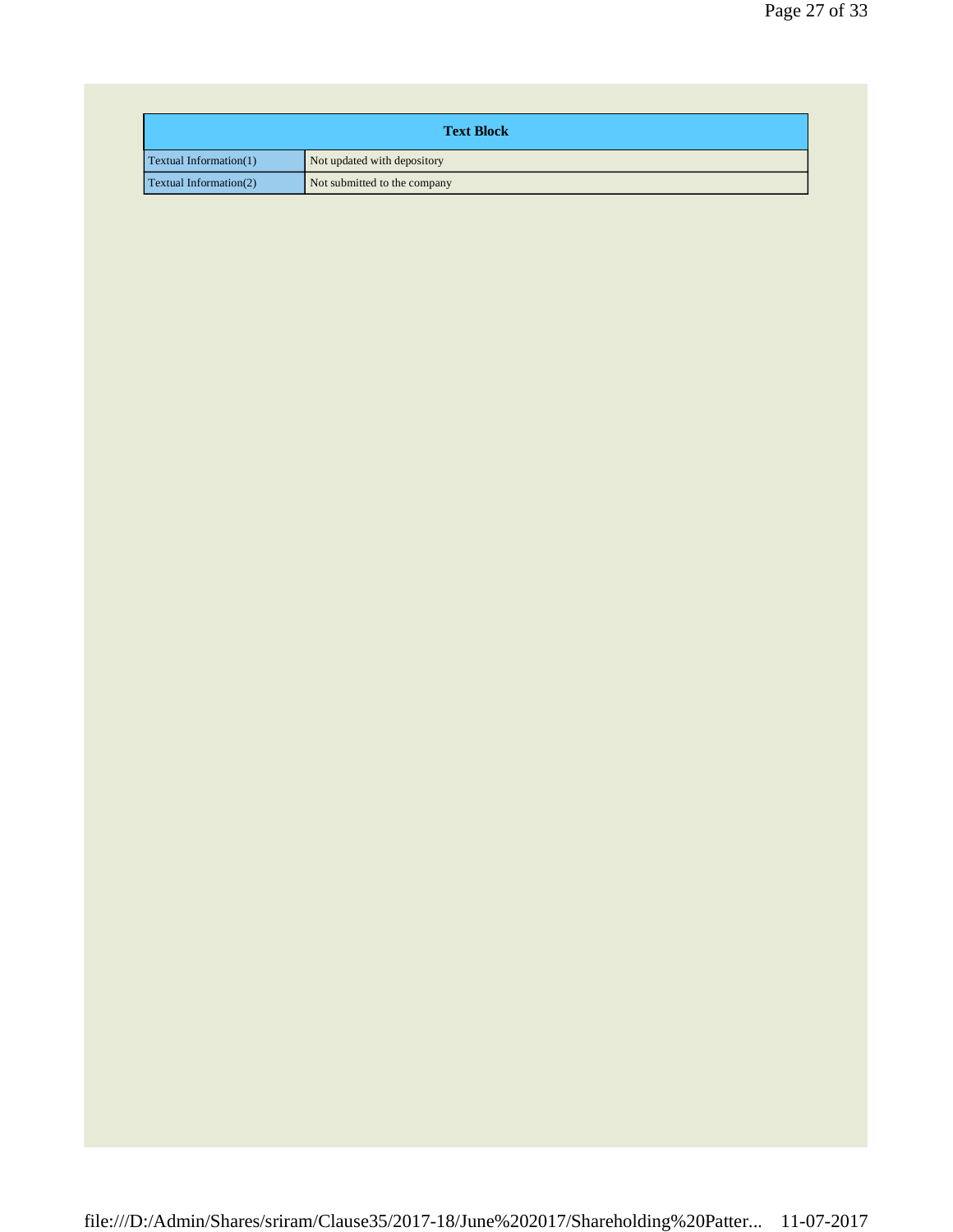| <b>Employee Trusts</b>                                                                                                                                                                    |                                                               |                       |  |
|-------------------------------------------------------------------------------------------------------------------------------------------------------------------------------------------|---------------------------------------------------------------|-----------------------|--|
| Searial No.                                                                                                                                                                               | $\mathbf{1}$                                                  |                       |  |
| Name of the<br>Shareholders (I)                                                                                                                                                           | <b>B2B ESOP TRUST</b>                                         | Click here to go back |  |
| PAN(II)                                                                                                                                                                                   | ZZZZZ9999Z                                                    | Total                 |  |
| No. of fully paid<br>up equity shares<br>held (IV)                                                                                                                                        | 600000                                                        | 600000                |  |
| No. Of Partly paid-<br>up equity shares<br>held(V)                                                                                                                                        |                                                               |                       |  |
| No. Of shares<br>underlying<br>Depository<br>Receipts (VI)                                                                                                                                |                                                               |                       |  |
| Total nos. shares<br>held $(VII) = (IV) +$<br>$(V)+ (VI)$                                                                                                                                 | 600000                                                        | 600000                |  |
| Shareholding as a<br>% of total no. of<br>shares (calculated<br>as per SCRR,<br>1957) (VIII) As a<br>% of $(A+B+C2)$                                                                      | 5.18                                                          | 5.18                  |  |
|                                                                                                                                                                                           | Number of Voting Rights held in each class of securities (IX) |                       |  |
| Class eg: X                                                                                                                                                                               | 600000                                                        | 600000                |  |
| Class eg:y                                                                                                                                                                                |                                                               |                       |  |
| Total                                                                                                                                                                                     | 600000                                                        | 600000                |  |
| Total as a % of<br><b>Total Voting rights</b>                                                                                                                                             | 5.18                                                          | 5.18                  |  |
| No. Of Shares<br>Underlying<br>Outstanding<br>convertible<br>securities $(X)$                                                                                                             |                                                               |                       |  |
| No. of Shares<br>Underlying<br>Outstanding<br>Warrants (Xi)                                                                                                                               |                                                               |                       |  |
| No. Of Shares<br>Underlying<br>Outstanding<br>convertible<br>securities and No.<br>Of Warrants (Xi)<br>(a)                                                                                |                                                               |                       |  |
| Shareholding , as a<br>% assuming full<br>conversion of<br>convertible<br>securities (as a<br>percentage of<br>diluted share<br>capital) $(XI) = (VII)$<br>$+(X)$ As a % of<br>$(A+B+C2)$ | 5.18                                                          | 5.18                  |  |
| Number of Locked in shares (XII)                                                                                                                                                          |                                                               |                       |  |
| No. $(a)$                                                                                                                                                                                 |                                                               |                       |  |
| As a % of total<br>Shares held (b)                                                                                                                                                        |                                                               |                       |  |
| Number of equity<br>shares held in<br>dematerialized<br>form (XIV)                                                                                                                        | $\boldsymbol{0}$                                              | $\boldsymbol{0}$      |  |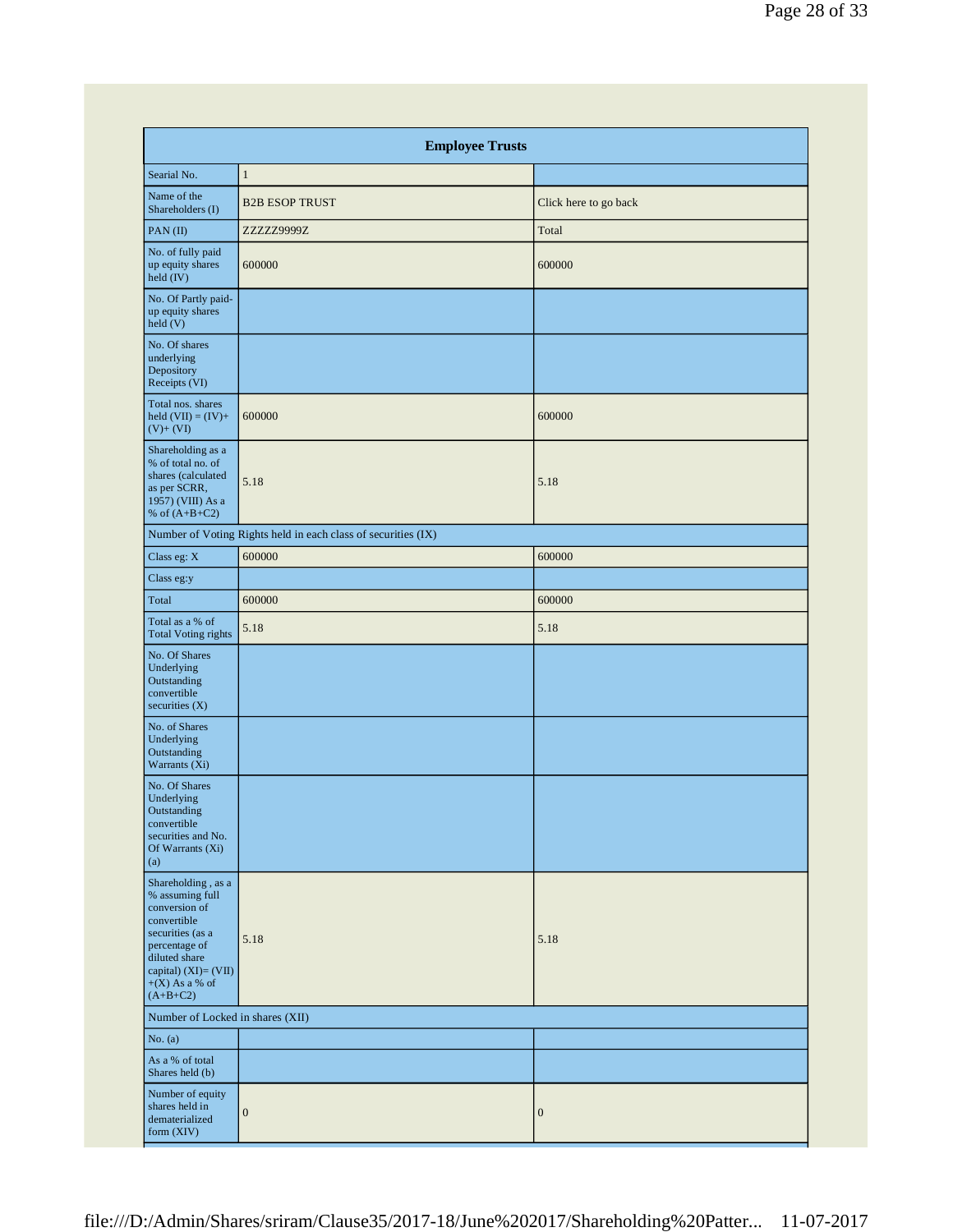| <b>Reason for not providing PAN</b> |                        |  |
|-------------------------------------|------------------------|--|
| Reason for not<br>providing PAN     | Textual Information(1) |  |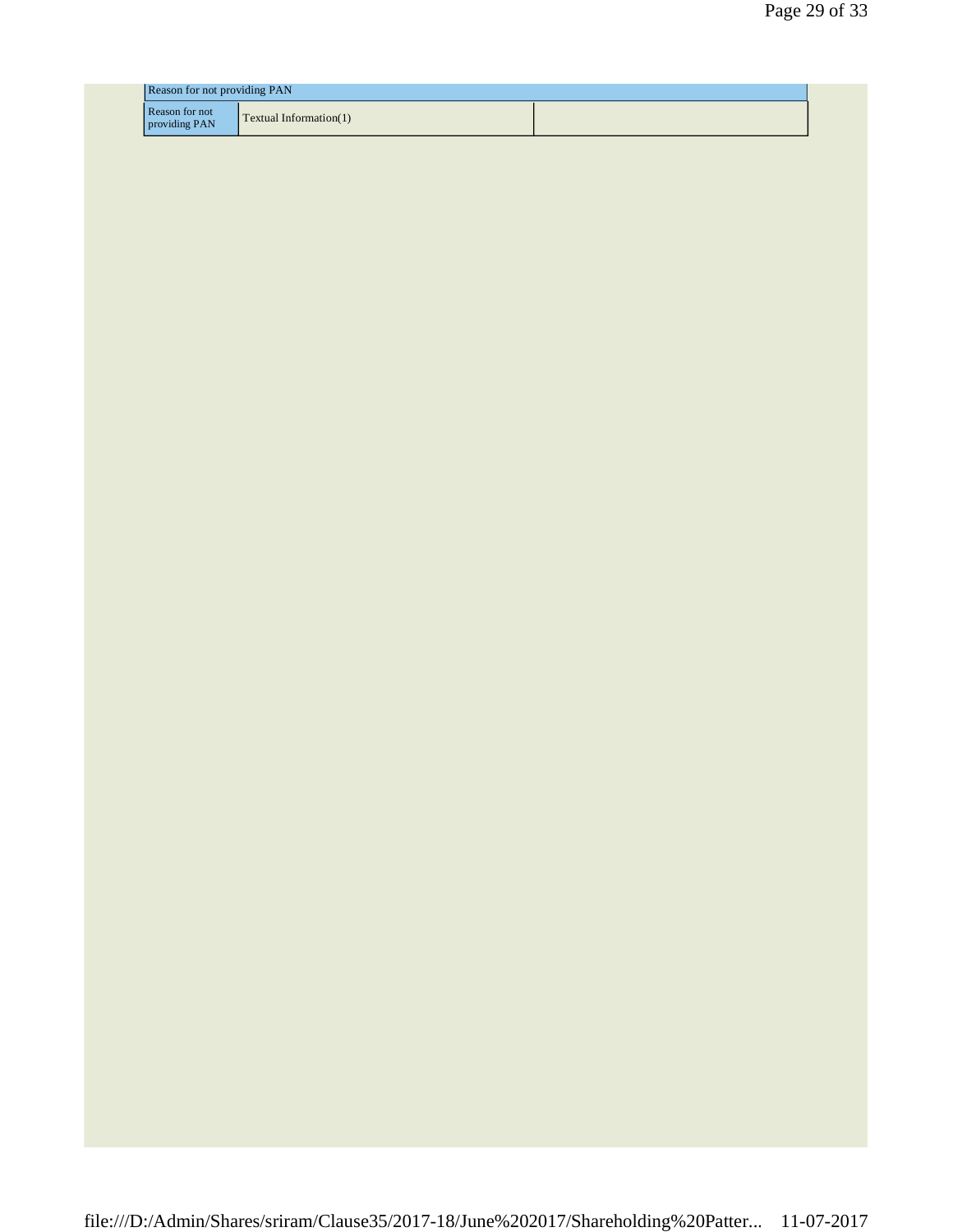| <b>Text Block</b>               |                             |  |
|---------------------------------|-----------------------------|--|
| $\Gamma$ Textual Information(1) | Not yet received the PAN no |  |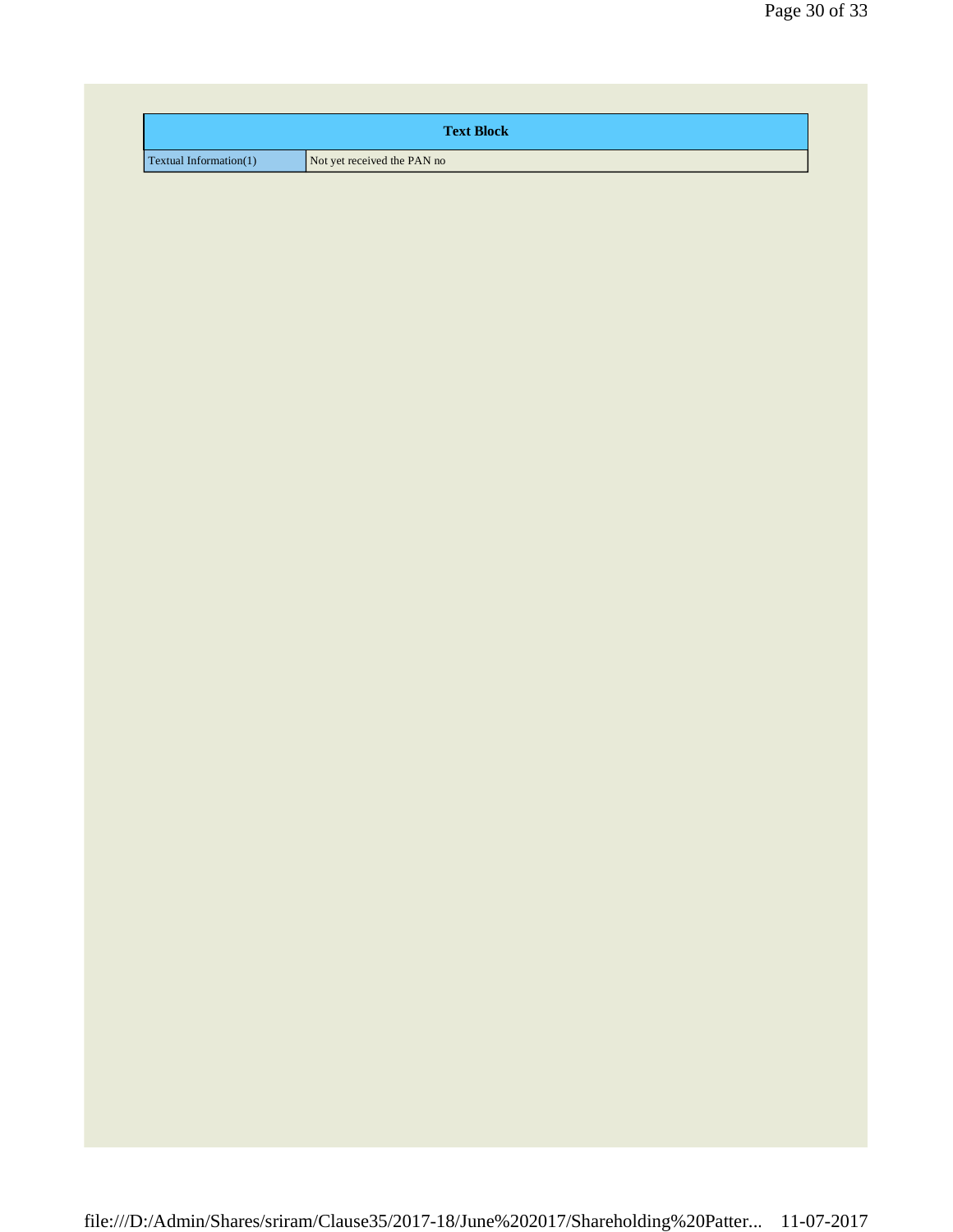|                                                                                                                                                                                          |                                                               | Any Other (specify)   |  |  |  |
|------------------------------------------------------------------------------------------------------------------------------------------------------------------------------------------|---------------------------------------------------------------|-----------------------|--|--|--|
| Searial No.                                                                                                                                                                              | $\mathbf{1}$                                                  |                       |  |  |  |
| Category                                                                                                                                                                                 | <b>Bodies Corporate</b>                                       |                       |  |  |  |
| Category / More<br>than 1 percentage                                                                                                                                                     | Category                                                      |                       |  |  |  |
| Name of the<br>Shareholders (I)                                                                                                                                                          |                                                               | Click here to go back |  |  |  |
| PAN(II)                                                                                                                                                                                  |                                                               | Total                 |  |  |  |
| No. of the<br>Shareholders (I)                                                                                                                                                           | 32                                                            | 32                    |  |  |  |
| No. of fully paid<br>up equity shares<br>held (IV)                                                                                                                                       | 76693                                                         | 76693                 |  |  |  |
| No. Of Partly paid-<br>up equity shares<br>held(V)                                                                                                                                       |                                                               |                       |  |  |  |
| No. Of shares<br>underlying<br>Depository<br>Receipts (VI)                                                                                                                               |                                                               |                       |  |  |  |
| Total nos. shares<br>held $(VII) = (IV) +$<br>$(V)$ + $(VI)$                                                                                                                             | 76693                                                         | 76693                 |  |  |  |
| Shareholding as a<br>% of total no. of<br>shares (calculated<br>as per SCRR,<br>1957) (VIII) As a<br>% of $(A+B+C2)$                                                                     | 0.66                                                          | 0.66                  |  |  |  |
|                                                                                                                                                                                          | Number of Voting Rights held in each class of securities (IX) |                       |  |  |  |
| Class eg: X                                                                                                                                                                              | 76693                                                         | 76693                 |  |  |  |
| Class eg:y                                                                                                                                                                               |                                                               |                       |  |  |  |
| Total                                                                                                                                                                                    | 76693                                                         | 76693                 |  |  |  |
| Total as a % of<br><b>Total Voting rights</b>                                                                                                                                            | 0.66                                                          | 0.66                  |  |  |  |
| No. Of Shares<br>Underlying<br>Outstanding<br>convertible<br>securities $(X)$                                                                                                            |                                                               |                       |  |  |  |
| No. of Shares<br>Underlying<br>Outstanding<br>Warrants (Xi)                                                                                                                              |                                                               |                       |  |  |  |
| No. Of Shares<br>Underlying<br>Outstanding<br>convertible<br>securities and No.<br>Of Warrants (Xi)<br>(a)                                                                               |                                                               |                       |  |  |  |
| Shareholding, as a<br>% assuming full<br>conversion of<br>convertible<br>securities (as a<br>percentage of<br>diluted share<br>capital) $(XI) = (VII)$<br>$+(X)$ As a % of<br>$(A+B+C2)$ | 0.66                                                          | 0.66                  |  |  |  |
| Number of Locked in shares (XII)                                                                                                                                                         |                                                               |                       |  |  |  |
| No. $(a)$                                                                                                                                                                                |                                                               |                       |  |  |  |
|                                                                                                                                                                                          |                                                               |                       |  |  |  |